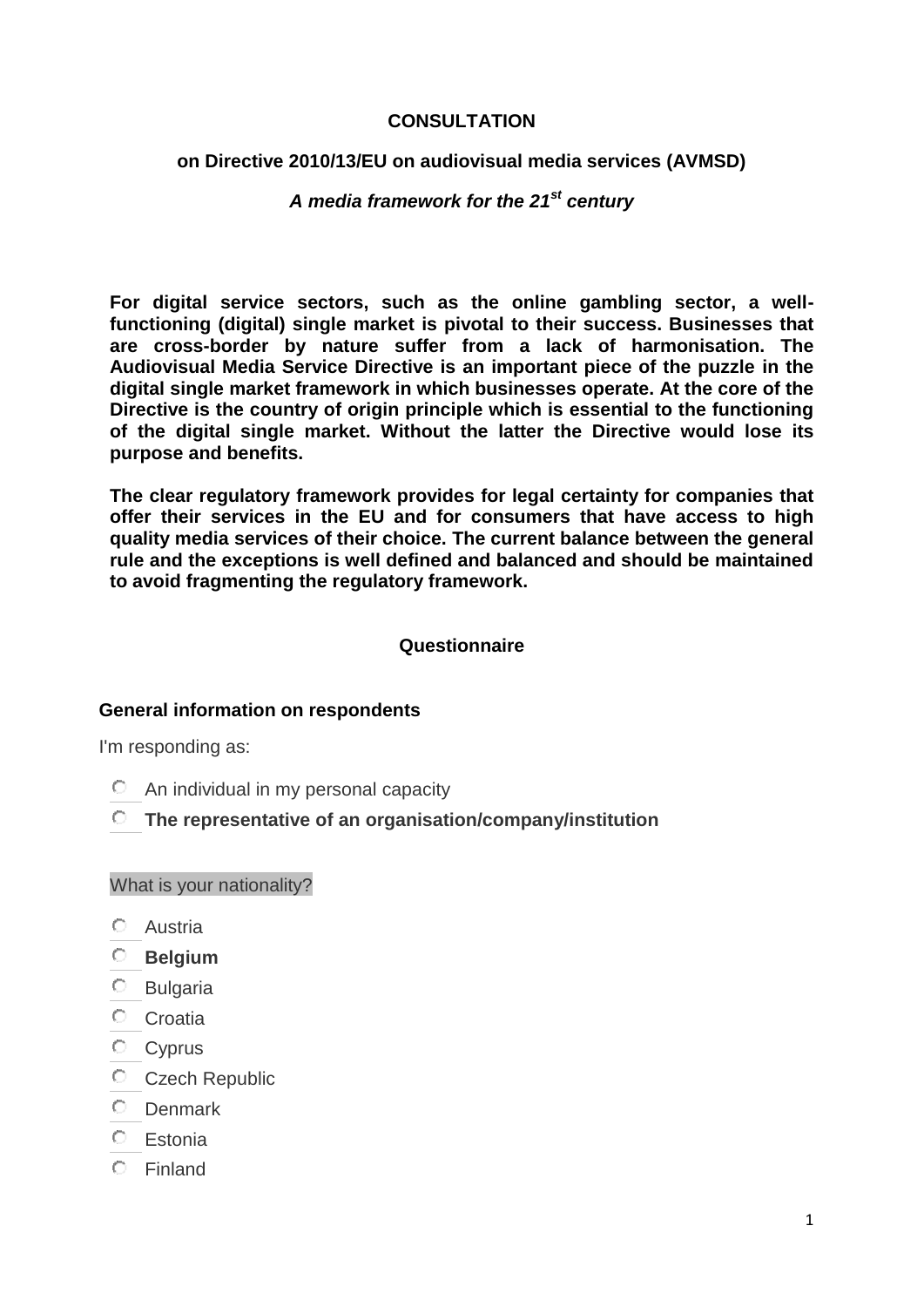- France
- Germany
- Greece
- Hungary
- $O$  Italy
- Ireland
- Latvia
- Lithuania
- Luxembourg
- Malta
- Netherlands
- Poland
- Portugal
- Romania
- Slovakia
- Slovenia
- Spain
- Sweden
- United Kingdom
- Other

What is your name? **EGBA**

# Please your email: **egba@egba.eu**

I'm responding as:

- An individual in my personal capacity.
- **The representative of an organisation/company**.

Is your organisation registered in the Transparency Register of the European Commission and the European Parliament?

- **Yes**
- No

Please indicate your organisation's registration number in the Transparency Register. **29508582413-52**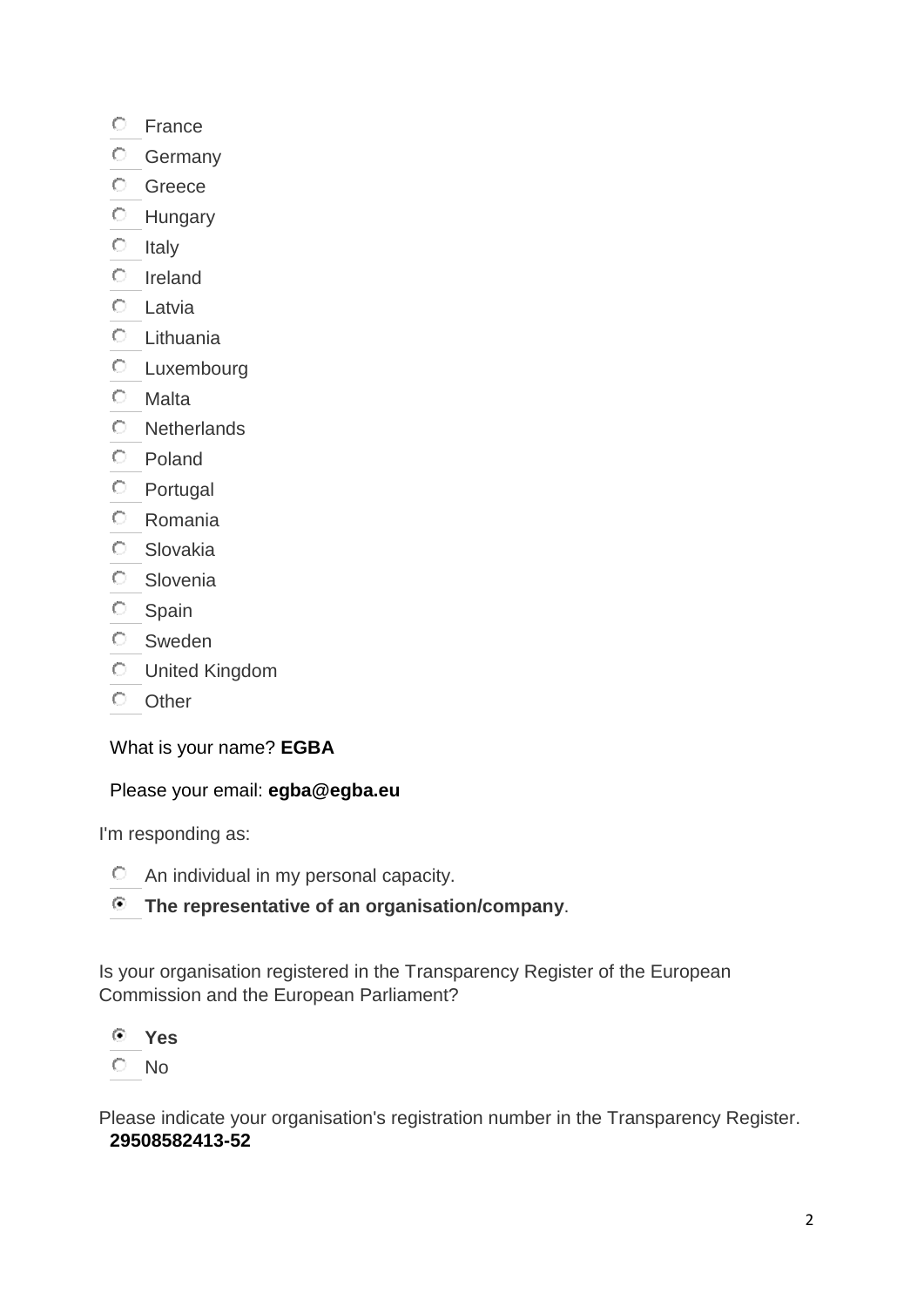Please register in the [Transparency Register](http://ec.europa.eu/transparencyregister/public/homePage.do) before answering this questionnaire. If your organisation/institution responds without being registered, the Commission will consider its input as that of an individual and as such, will publish it separately.

Please tick the box that applies to your organisation and sector.

- National administration
- National regulator
- **C** Regional authority
- Public service broadcasters
- Non-governmental organisation
- **C** Small or medium-sized business
- Micro-business
- C Commercial broadcasters & thematic channels
- Pay TV aggregators
- Free and pay VOD operators
- IPTV, ISPs, cable operators including telcos
- **European-level representative platform or association**
- National representative association
- **C** Research body/academia
- Press or other
- Other

My institution/organisation/business operates in:

- Austria
- **Belgium**
- Bulgaria
- Czech Republic
- Croatia
- Cyprus
- Denmark
- Estonia
- France
- Finland
- Germany
- Greece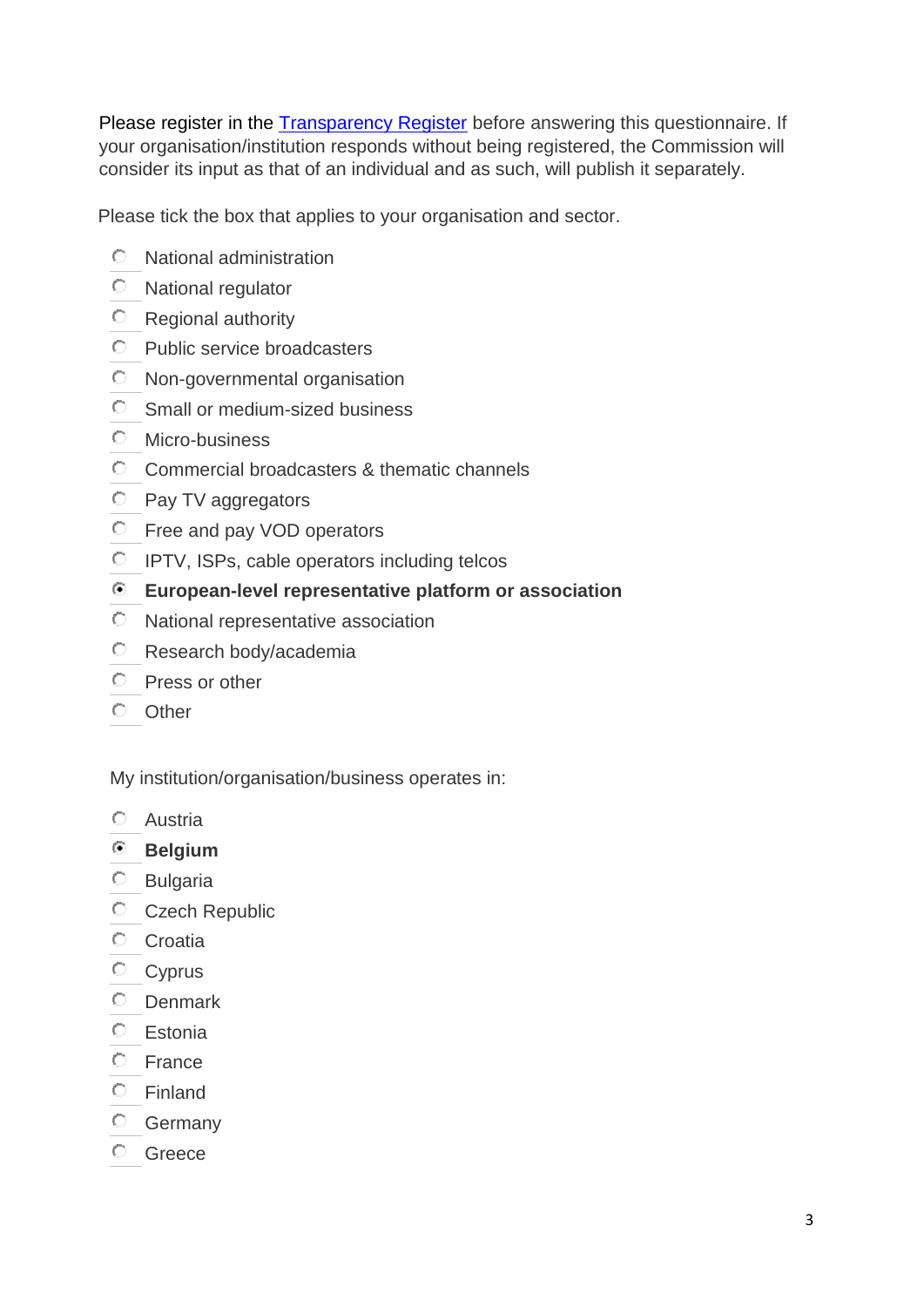- Hungary
- $O$  Italy
- Ireland
- $O$  Latvia
- Lithuania
- Luxembourg
- Malta
- Netherlands
- Poland
- Portugal
- Romania
- Spain
- Slovenia
- Slovakia
- Sweden
- United Kingdom
- O Other

Please enter the name of your institution/organisation/business.

# **European Gaming and Betting Association (EGBA)**

Please enter your address, telephone and email.

\_\_\_\_\_\_\_\_\_\_\_\_\_\_\_\_\_\_\_\_\_\_\_\_\_

# **Rue Gray 50, Brussels, Belgium; tel: (+32 2) 554 0890; egba@egba.eu**

What is your primary place of establishment or the primary place of establishment of the entity you represent?

**The European Gaming and Betting Association (EGBA) is the Brussels-based industry body representing the leading online gaming and betting operators established, licensed and regulated within the EU. On the basis of these licenses EGBA members operate in a large number of Member States.**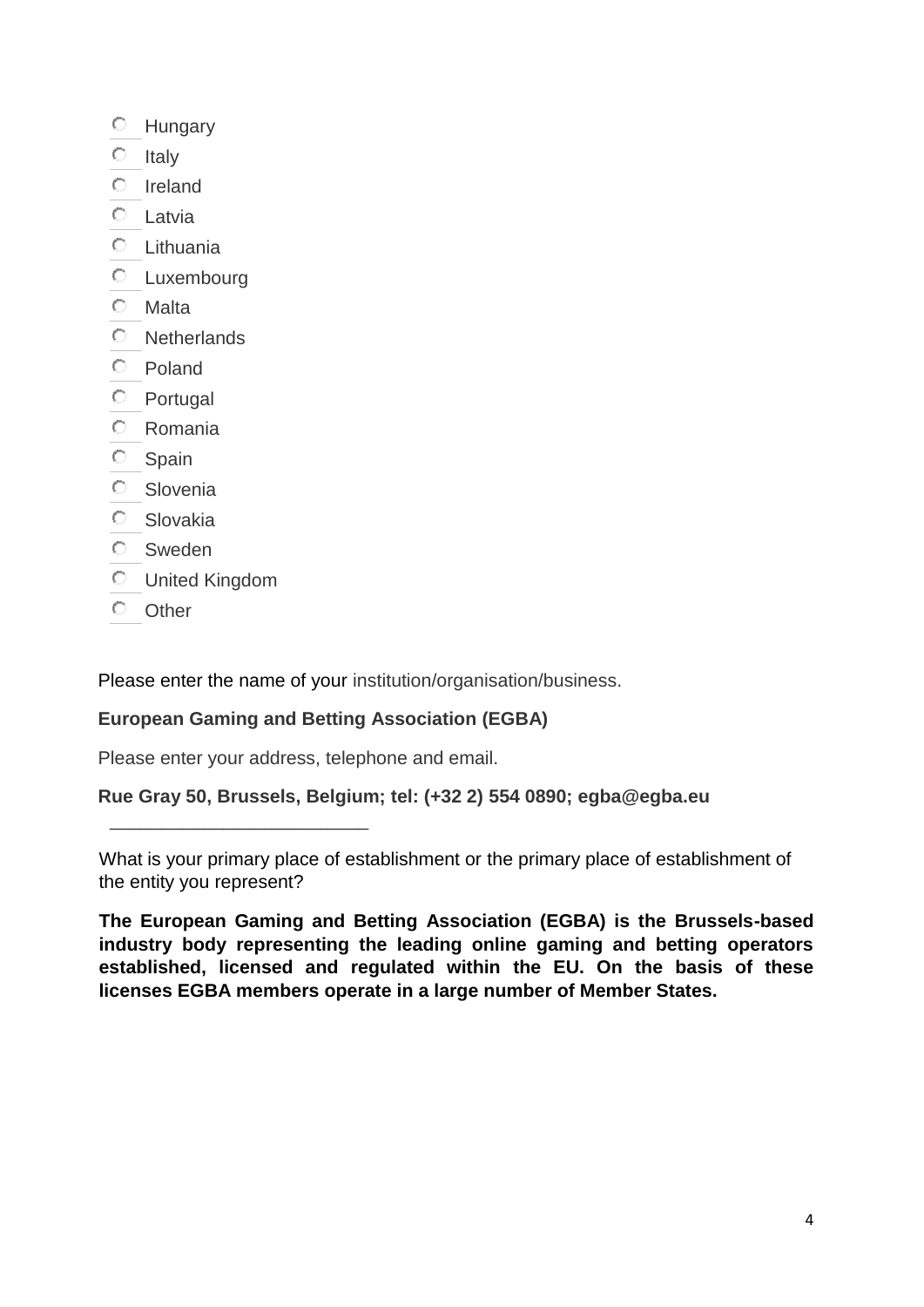Received contributions, together with the identity of the contributor, will be published on the Internet, unless the contributor objects to publication of the personal data on the grounds that such publication would harm his or her legitimate interests. In this case the contribution may be published in anonymous form. Otherwise the contribution will not be published nor will, in principle, its content be taken into account. Any objections in this regard should be sent to the service responsible for the consultation

Please read the [Specific Privacy Statement](http://ec.europa.eu/newsroom/dae/document.cfm?action=display&doc_id=10113) on how we deal with your personal data and contribution

### *Background and objectives*

The Audiovisual Media Services Directive  $(AVMSD<sup>1</sup>)$  has paved the way towards a single European market for audiovisual media services. It has harmonised the audiovisual rules of the Member States and facilitated the provision of audiovisual media services across the EU on the basis of the country of origin principle.

Since its adoption in 2007, the audiovisual media landscape has changed significantly due to media convergence<sup>2</sup>. The review of the AVMSD is featured in the Commission Work Programme for 2015, as part of the Regulatory Fitness and Performance Programme (REFIT). In its Communication on a Digital Single Market Strategy for Europe<sup>3</sup>, the Commission announced that the AVMSD would be revised in 2016. Another REFIT exercise is being carried out, in parallel, in the field of telecoms with a view to come forward with proposals in 2016. Some of the issues treated in the current public consultation may have an impact on this parallel exercise and *vice versa*.

In 2013, the Commission adopted a Green Paper "Preparing for a Fully Converged Audiovisual World: Growth, Creation and Values"<sup>4</sup> inviting stakeholders to share their views on the changing media landscape and its implications for the AVMSD.

On the basis of the outcome of this public consultation, the Commission has identified the following issues to be considered in the evaluation and review of the AVMSD:

- 1. Ensuring a level playing field for audiovisual media services;
- 2. Providing for an optimal level of consumer protection;

1

<sup>&</sup>lt;sup>1</sup> Directive 2010/13/EU of the European Parliament and of the Council of 10 March 2010 on the coordination of certain provisions laid down by law, regulation or administrative action in Member States concerning the provision of audiovisual media services. Hereinafter, "the AVMSD" or "the Directive".  $\overline{2}$ 

<https://ec.europa.eu/digital-agenda/en/media-convergence>

<sup>&</sup>lt;sup>3</sup> Communication from the Commission to the European Parliament, the Council, the European Economic and Social Committee and the Committee of Regions, a Digital Single Market Strategy for Europe, COM (2015) 192 final, 6 May 2015.

<sup>&</sup>lt;sup>4</sup> Hereinafter, "The Green Paper" [\(https://ec.europa.eu/digital-agenda/node/51287#green-paper---preparing-for-a](https://ec.europa.eu/digital-agenda/node/51287#green-paper---preparing-for-a-fully-converged-audi)[fully-converged-audi\)](https://ec.europa.eu/digital-agenda/node/51287#green-paper---preparing-for-a-fully-converged-audi)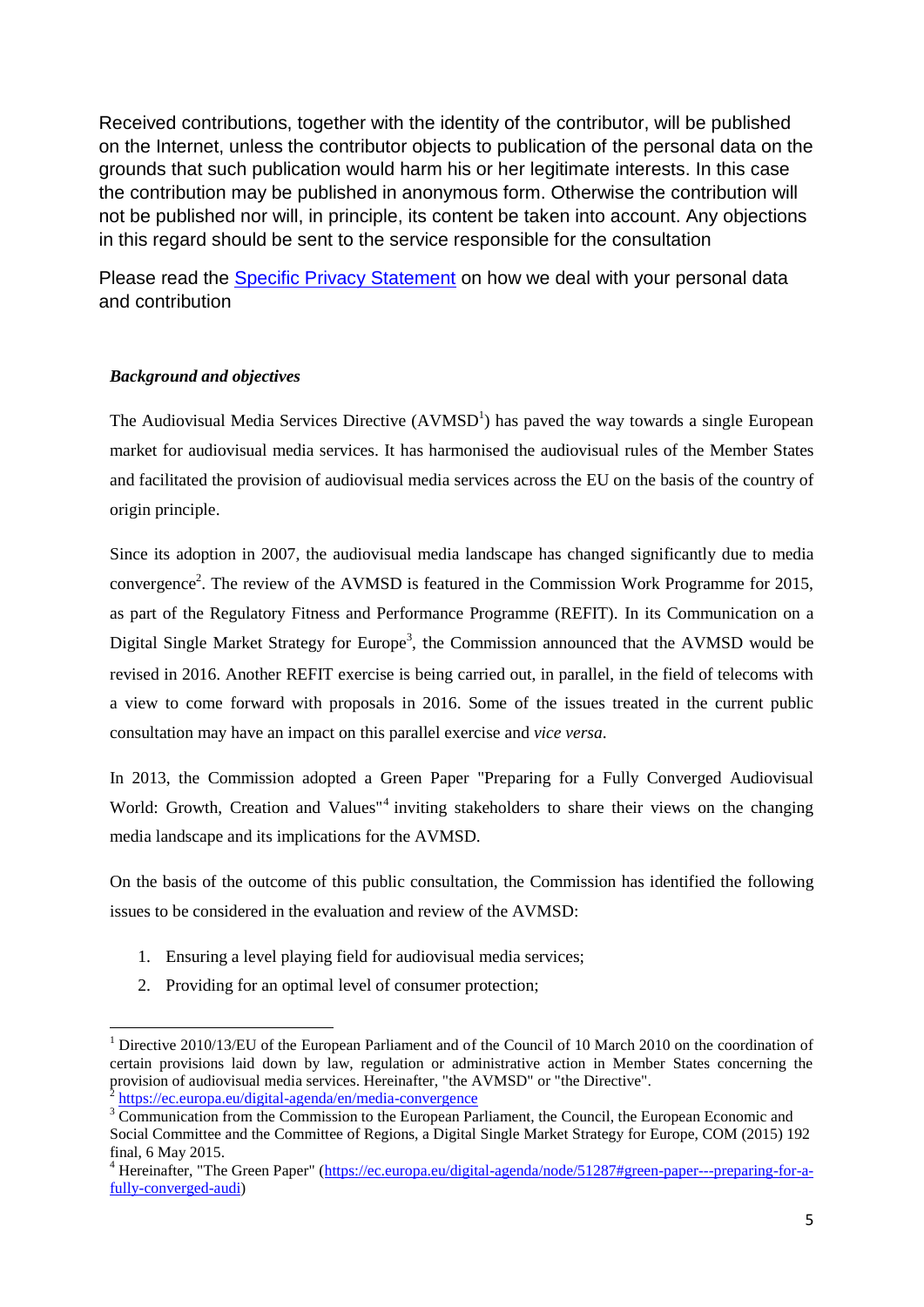- 3. User protection and prohibition of hate speech and discrimination;
- 4. Promoting European audiovisual content;
- 5. Strengthening the single market;
- 6. Strengthening media freedom and pluralism, access to information and accessibility to content for people with disabilities.

*You are asked to answer a number of questions revolving around these issues. Please reason your answers and possibly illustrate them with concrete examples and substantiate them with data. The policy options identified are not necessarily mutually exclusive, but may sometimes be combined. Please indicate your preferred policy options, if any, and feel free to provide any other comment that you deem useful.*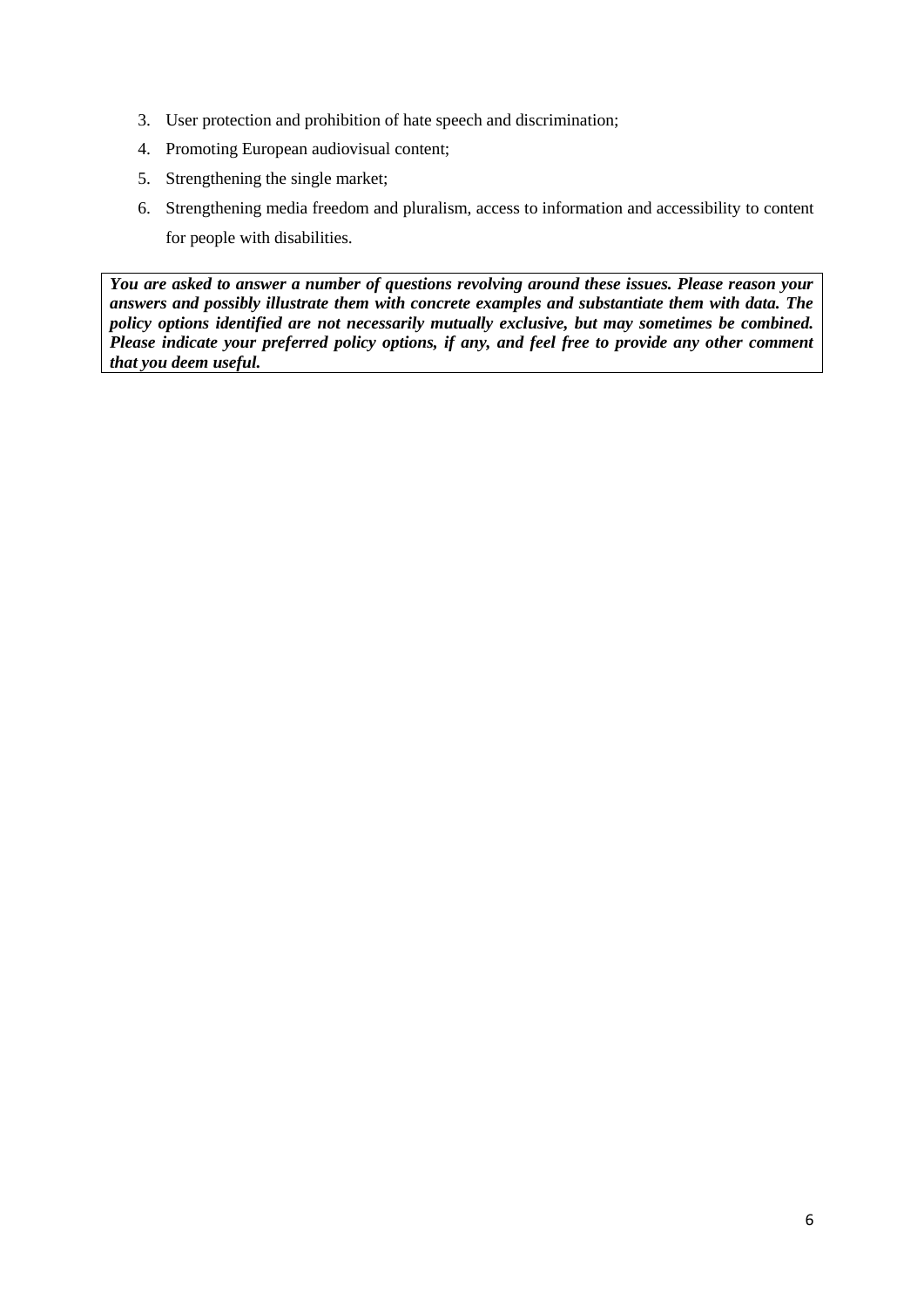#### **QUESTIONS**

#### *1. Ensuring a level playing field*

#### Services to which the AVMSD applies

The AVMSD regulates television broadcasts and on-demand services. It applies to programmes that are TV-like<sup>5</sup> and for which providers have editorial responsibility<sup>6</sup>. The AVMSD does not apply to content hosted by online video-sharing platforms and intermediaries.

These platforms and intermediaries are regulated primarily by the e-Commerce Directive<sup>7</sup>, which exempts them from liability for the content they transmit, store or host, under certain conditions.

As a separate exercise, given the increasingly central role that online platforms and intermediaries (e.g. search engines, social media, e-commerce platforms, app stores, price comparison websites) play in the economy and society, the Commission Communication "A Digital Single Market Strategy for Europe" announces a comprehensive assessment of the role of platforms and of online intermediaries to be launched at the end of 2015.

# *SET OF QUESTIONS 1.1*

**.** 

**Are the provisions on the services to which the Directive applies (television broadcasting and ondemand services) still relevant<sup>8</sup> , effective<sup>9</sup> and fair<sup>10</sup>?** Relevant? ☐**YES** – ☐NO – ☐NO OPINION

Effective? ☐**YES** – ☐NO – ☐NO OPINION

Fair? ☐**YES** – ☐NO – ☐NO OPINION

<sup>&</sup>lt;sup>5</sup> Recital 24 of the AVMSD: "It is characteristic of on-demand audiovisual media services that they are **'television-like**', i.e. that they compete for the same audience as television broadcasts, and the nature and the means of access to the service would lead the user reasonably to expect regulatory protection within the scope of this Directive. In the light of this and in order to prevent disparities as regards free movement and competition, the concept of 'programme' should be interpreted in a dynamic way taking into account developments in television broadcasting."

 $6$  Article 1(1)(a) of the AVMSD. The Audiovisual Media Services Directive applies only to services that qualify as audiovisual media services as defined in Article  $1(1)(a)$ . An audiovisual media service is "a service  $[...]$  which is under the **editorial responsibility** of a media service provider and the **principal purpose** of which is the provision of programmes, in order to inform, entertain or educate, to the general public by electronic communications networks within the meaning of point (a) of Article 2 of Directive 2002/21/EC". This definition covers primarily television broadcasts and on-demand audiovisual media services.

<sup>&</sup>lt;sup>7</sup> Directive 2000/31/EC of the European Parliament and of the Council of 8 June 2000 on certain legal aspects of information society services, in particular electronic commerce, in the Internal Market ('Directive on electronic commerce')

 $8$  Relevance looks at the relationship between the needs and problems in society and the objectives of the intervention.

<sup>&</sup>lt;sup>9</sup> Effectiveness analysis considers how successful EU action has been in achieving or progressing towards its objectives.

 $^{10}$  How fairly are the different effects distributed across the different stakeholders?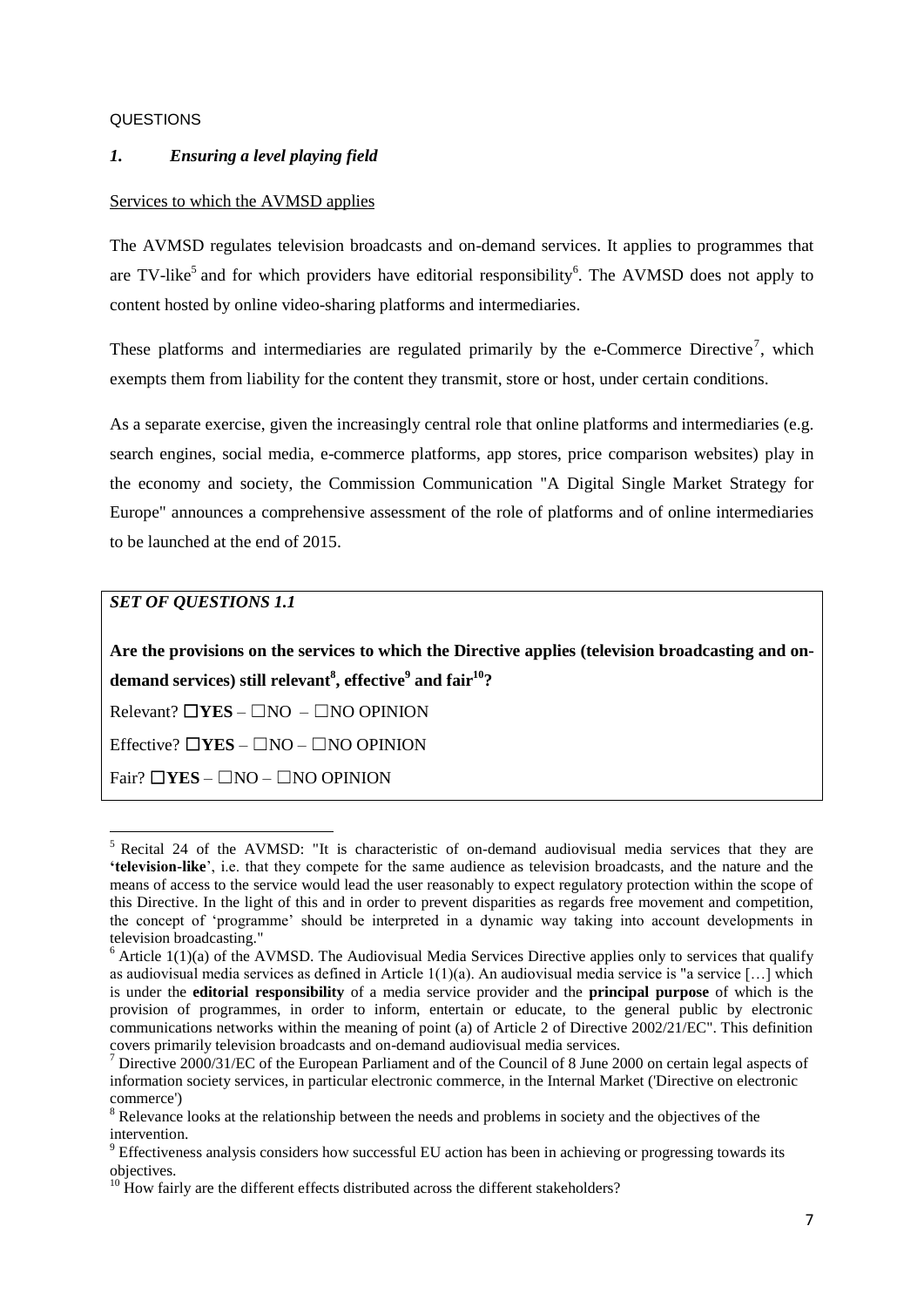#### COMMENTS:

**EGBA believes that the principles set in the current Directive are still relevant and valid. As pointed out in the introduction of this section there is a difference between the liabilities of internet service providers and television stations, which broadcast audiovisual contents. The distinction between the two should remain as it is.** 

**The provision of gambling services is not covered by the current Directive.** *"Broadcasts devoted to gambling or games of chance"* **(recital 22 of the AVMSD) are covered by the Directive. As explained in the same recital, the websites of gambling providers may contain audiovisual materials but only so in an ancillary manner and are therefore not covered. This is for example true for** *"broadcasts devoted to gambling or games of chance"* **which would also cover e.g. broadcasts of live casinos or football games.** 

**Are you aware of issues (e.g. related to consumer protection or competitive disadvantage) due to the fact that certain audiovisual services are not regulated by the AVMSD?**

☐YES – ☐**NO** (If yes, please explain below)

COMMENTS:

**Overall, the Audiovisual Media Services Directive has been successful in creating a single market for audiovisual media services. It strikes the correct balance between the goals of free competition and consumer protection, allowing a single European audiovisual market to flourish, whilst guaranteeing that consumers, in particular the most vulnerable ones, are protected from harmful contents.**

**The AVMSD also touches upon the freedom to advertise and the freedom of choice. EGBA believes that the freedom of expression and the right of businesses to advertise for commercial purposes play an important role in allowing consumers to be informed. The Directive should therefore ensure that no unjustified advertisement and social media restrictions are imposed.**

**In the area of advertising for gaming and betting services, the margin of appreciation for the national authorities to impose restrictions depends on the objectives pursued by national legislation which usually concerns consumer protection and the protection of public order. In a number of cases however, the ECtHR has confirmed that so-called "commercial speech" is also protected by article 10 ECHR<sup>11</sup>. The Court found that** *"Article 10 is applicable, without needing* 

1

 $11$  Article 10 provides that:

<sup>&</sup>quot;*1. Everyone has the right to freedom of expression. This right shall include freedom to hold opinions and to receive and impart information and ideas without interference by public authority and regardless of frontiers.*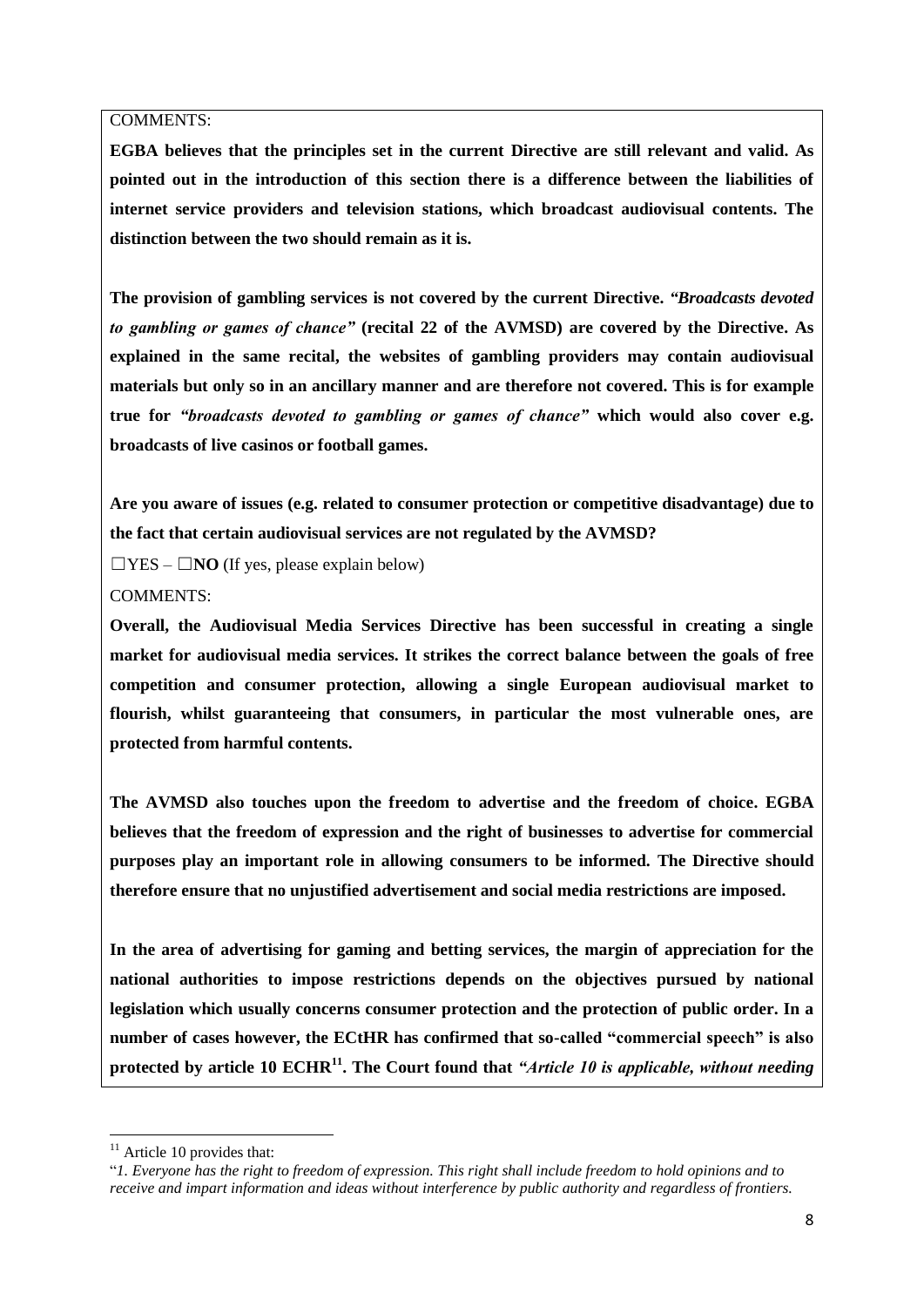*to inquire in the present case whether or not advertising as such comes within the scope of the guarantee under this provision."*<sup>12</sup>

*Preferred policy option:*

#### *a*)  $\Box$  *Maintaining the status quo*

- *b*)  $\Box$  *Issuing European Commission's guidance clarifying the scope of the AVMSD. No other changes to Union law would be foreseen.*
- c)  $\Box$  *Amending law(s) other than the AVMSD, notably the e-Commerce Directive. This option could be complemented by self and co-regulatory initiatives.*
- *d)* ☐ *Amending the AVMSD, namely by extending all or some of its provisions for instance to providers offering audiovisual content which does not qualify as "TV-like" or to providers hosting user-generated content.*
- *e*)  $\Box$  *Other option* (please describe)

#### PLEASE EXPLAIN YOUR CHOICE:

 $\overline{a}$ 

**The current rules are sufficiently clear and provide for a solid framework that allows for (online) gambling operators to advertise their services to consumers in a responsible way.** 

**It is important to note that the European Commission concluded that the existence of, and access to legal gambling opportunities is key to ensure that consumers (who access online gambling services irrespective of any regulatory framework) are channelled to the regulated offer:**  *"Improving the protection of consumers and the regulatory environment is in the interest of all Member States and all stakeholders. The development of an attractive range of legal gambling opportunities is also key to effectively prevent consumers from going on unregulated sites." 13*

**Advertising and commercial communications are essential elements in channelling the consumers to the regulated websites. Both in the aforementioned Communication and in the subsequent "***Recommendation on principles for the protection of consumers and players of online* 

*This article shall not prevent States from requiring the licensing of broadcasting, television or cinema enterprises.* 

*<sup>2.</sup> The exercise of these freedoms, since it carries with it duties and responsibilities, may be subject to such formalities, conditions, restrictions or penalties as are prescribed by law and are necessary in a democratic society, in the interests of national security, territorial integrity or public safety, for the prevention of disorder or crime, for the protection of health or morals, for the protection of the reputation or rights of others, for preventing the disclosure of information received in confidence, or for maintaining the authority and impartiality of the judiciary.*"

 $12$  ECtHR 25 March 1985, NJ 1987, 900 (Barthold), r.o. 42.

<sup>&</sup>lt;sup>13</sup> COMMUNICATION FROM THE COMMISSION "Towards a comprehensive European framework for online gambling" COM/2012/0596 final, page 6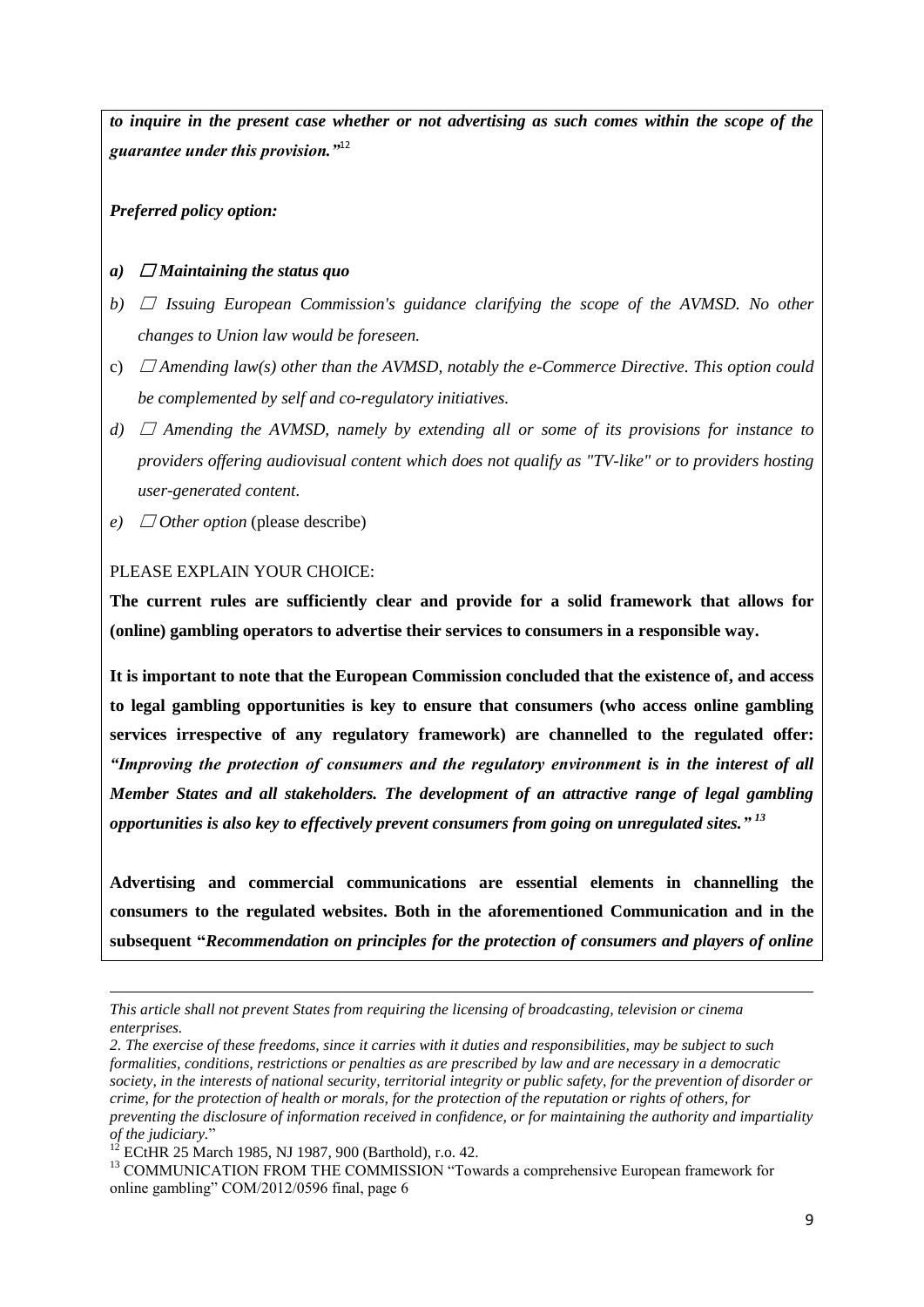*gambling services and for the prevention of minors from gambling online"* **(see [link\)](http://eur-lex.europa.eu/legal-content/EN/TXT/HTML/?uri=CELEX:32014H0478&from=EN) the Commission identified the importance of commercial communications in channelling the consumer to the regulated offer:** *"At the same time, commercial communication of online gambling services can play an important role in directing consumers to an offer which has been allowed and is supervised." (recital 11).*

**The Commission herein follows the CJEU, which already in 2007 concluded that regulated operators should** *"represent a reliable, but at the same time attractive, alternative to a prohibited activity. This may as such necessitate the offer of an extensive range of games, advertising on a certain scale..."***<sup>14</sup>**

#### Geographical scope of AVMSD

The AVMSD applies to operators established in the EU. Operators established outside the EU but targeting EU audiences with their audiovisual media services (via, for instance, terrestrial broadcasting satellite broadcasting the Internet or other means) do not fall under the scope of the Directive<sup>15</sup>.

#### *SET OF QUESTIONS 1.2*

**Are the provisions on the geographical scope of the Directive still relevant, effective and fair?**

Relevant? ☐**YES** – ☐NO – ☐NO OPINION

Effective? ☐**YES** – ☐NO – ☐NO OPINION

Fair? ☐YES – ☐**NO** – ☐NO OPINION

COMMENTS:

**EGBA considers that the current provisions are still relevant and effective but that the Directive does not address the unfair competition from operators which conduct their business from outside the EU and who do not apply the same high standards as EU-based operators.**

**Are you aware of issues (e.g. related to consumer protection problems or competitive disadvantage) caused by the current geographical scope of application of the AVMSD?**

 $\Box$ **YES** –  $\Box$ NO (If yes, please explain below)

COMMENTS:

**.** 

**See our response above.** 

<sup>14</sup> CJEU 6 March 2007, *Placanica et al* (C-338/04 et al), ECR 2007 I-01891, paragraph 55. *Emphasis added.*

<sup>15</sup> Article 2(1) AVMSD – "*Each Member State shall ensure that all audiovisual media services transmitted by media service providers under its jurisdiction comply with the rules of the system of law applicable to audiovisual media services intended for the public in that Member State.*" (emphasis added)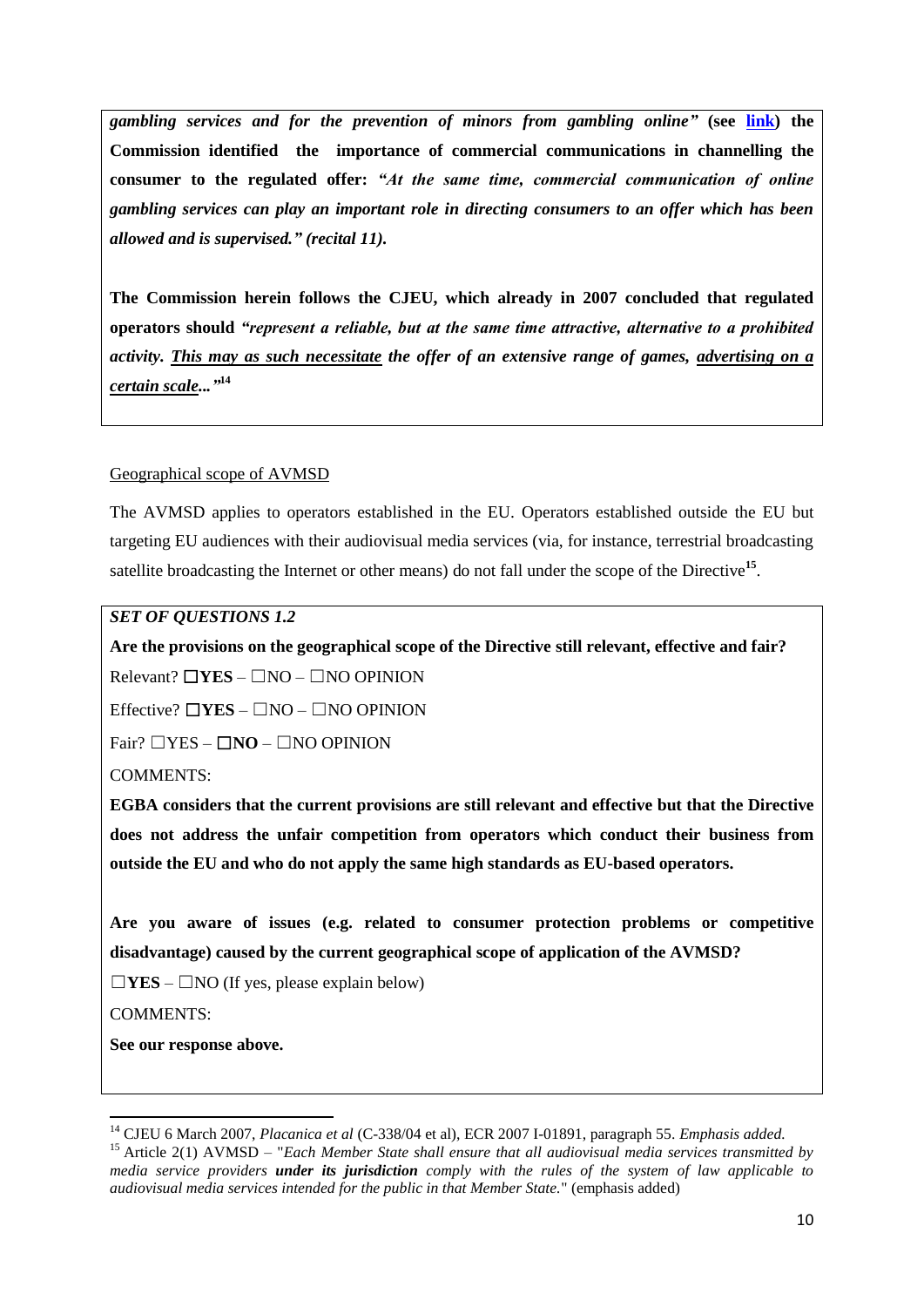*Preferred policy option:*

- *a*)  $\Box$  *Maintaining the status quo*
- *b)* ☐ *Extending the scope of application of the Directive to providers of audiovisual media services established outside the EU that are targeting EU audiences.*

*This could be done, for example, by requiring these providers to register or designate a representative in one Member State (for instance, the main target country). The rules of the Member State of registration or representation would apply.*

*c*)  $\Box$  *Extending the scope of application of the Directive to audiovisual media services established outside the EU that are targeting EU audiences and whose presence in the EU is significant in terms of market share/turnover.*

*As for option b), this could be done, for example, by requiring these providers to register or designate a representative in one Member State (for instance, the main target country). The rules of the Member State of registration or representation would apply.*

*d)*  $\Box$  *Other option* (please describe)

PLEASE EXPLAIN YOUR CHOICE:

**We consider that the Directive has achieved its purpose of creating a single market for audiovisual services.** 

**However, the offering of gambling services by companies established in non-EU jurisdictions can pose a serious threat to European consumers, and places EU licensed operators in a position of competitive disadvantage.**

**In terms of consumer protection, gambling services offered by non-EU licensed operators often fail to be compliant with the standards that are set in the EU. As the costs of implementing (fragmented) consumer protection rules (both EU and national) in the EU are significant, the resulting competitive disadvantage is also significant. However, the negative effect is not limited to the competitiveness of the EU licensed operators. By making the regulated offer more expensive compared to the unregulated offer, it also pushes the consumer away to the unregulated but more attractive offer, thus impeding consumer protection.** 

**EGBA considers that extending the scope of application of the Directive in order to include non-EU operators (option B) would be an appropriate measure to ensure a level-playing field among operators and to ensure the consumers are channelled to regulated and safe service providers. There are already other areas where non-EU operators need to comply with EU rules when targeting EU customers, which have also been confirmed by settled CJEU case-law.**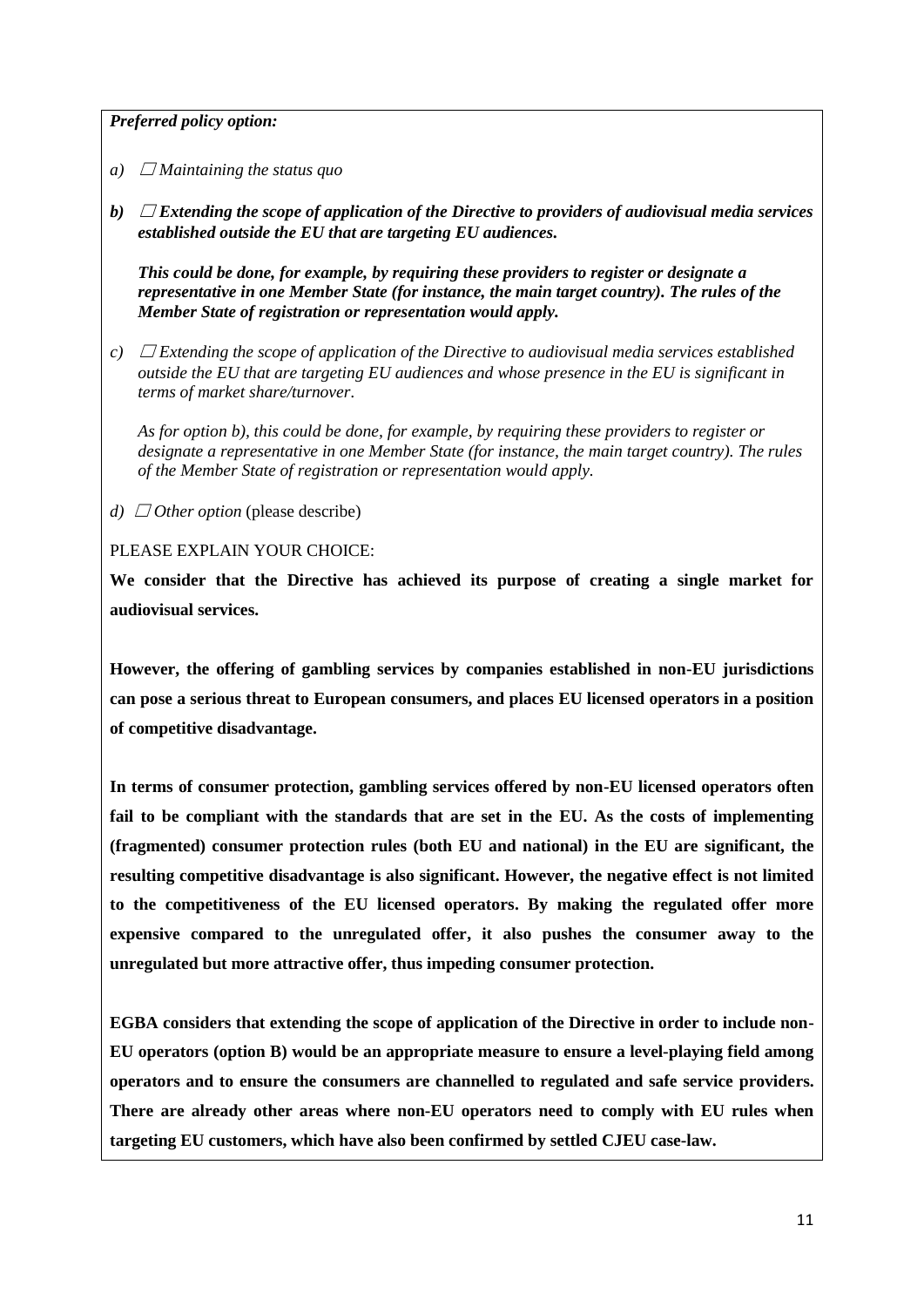#### *2. Providing for an optimal level of consumer protection*

The AVMSD is based on a so-called "graduated regulatory approach". The AVMSD acknowledges that a core set of societal values should apply to all audiovisual media services, but sets out lighter regulatory requirements for on-demand services as compared to linear services. The reason is that for on-demand services the users have a more active, "lean-forward" approach and can decide on the content and the time of viewing.

In the area of commercial communications<sup>16</sup>, the AVMSD sets out certain rules, which apply to all audiovisual media services and regulate, for example, the use of sponsorship and product placement. They also set limits to commercial communications for alcohol and tobacco.

It also lays down other rules that apply only to television broadcasting services and regulate advertising from a quantitative point of view. For example, they set a maximum of 12 minutes of advertising per hour on television, define how often TV films, cinematographic works and news programmes can be interrupted by advertisements and set the minimum duration of teleshopping windows.

#### *SET OF QUESTIONS 2.1*

**Are the current rules on commercial communications still relevant, effective and fair?**

Relevant? ☐**YES** – ☐NO – ☐NO OPINION

Effective? ☐**YES** – ☐NO – ☐NO OPINION

Fair? ☐**YES** – ☐NO – ☐NO OPINION

COMMENTS:

 $\overline{a}$ 

**EGBA considers that the applying rules are all still relevant, effective and fair. In addition, in order to safeguard a high level of consumer protection in the EU, the European Commission issued a Recommendation in July 2014 on** *"principles for the protection of consumers and players of online gambling services and for the prevention of minors from gambling online"* **(link [here\)](http://eur-lex.europa.eu/legal-content/EN/TXT/HTML/?uri=CELEX:32014H0478&from=EN).**

**This EC Recommendation highlights in recital 11 that** *"commercial communication of online gambling services can play an important role in directing consumers to an offer which has been allowed and is supervised, for example by showing the identity of the operator and by carrying correct information about gambling including the risks of problem gambling, as well as appropriate* 

<sup>&</sup>lt;sup>16</sup> "Audiovisual commercial communication" is a broader concept than advertising and it refers to images with or without sound which are designed to promote, directly or indirectly, the goods, services or image of a natural or legal entity pursuing an economic activity. Such images accompany or are included in a programme in return for payment or for similar consideration or for self-promotional purposes. Forms of audiovisual commercial communication include, inter alia, television advertising, sponsorship, teleshopping and product placement. See Article 1(1) (h) AVMSD.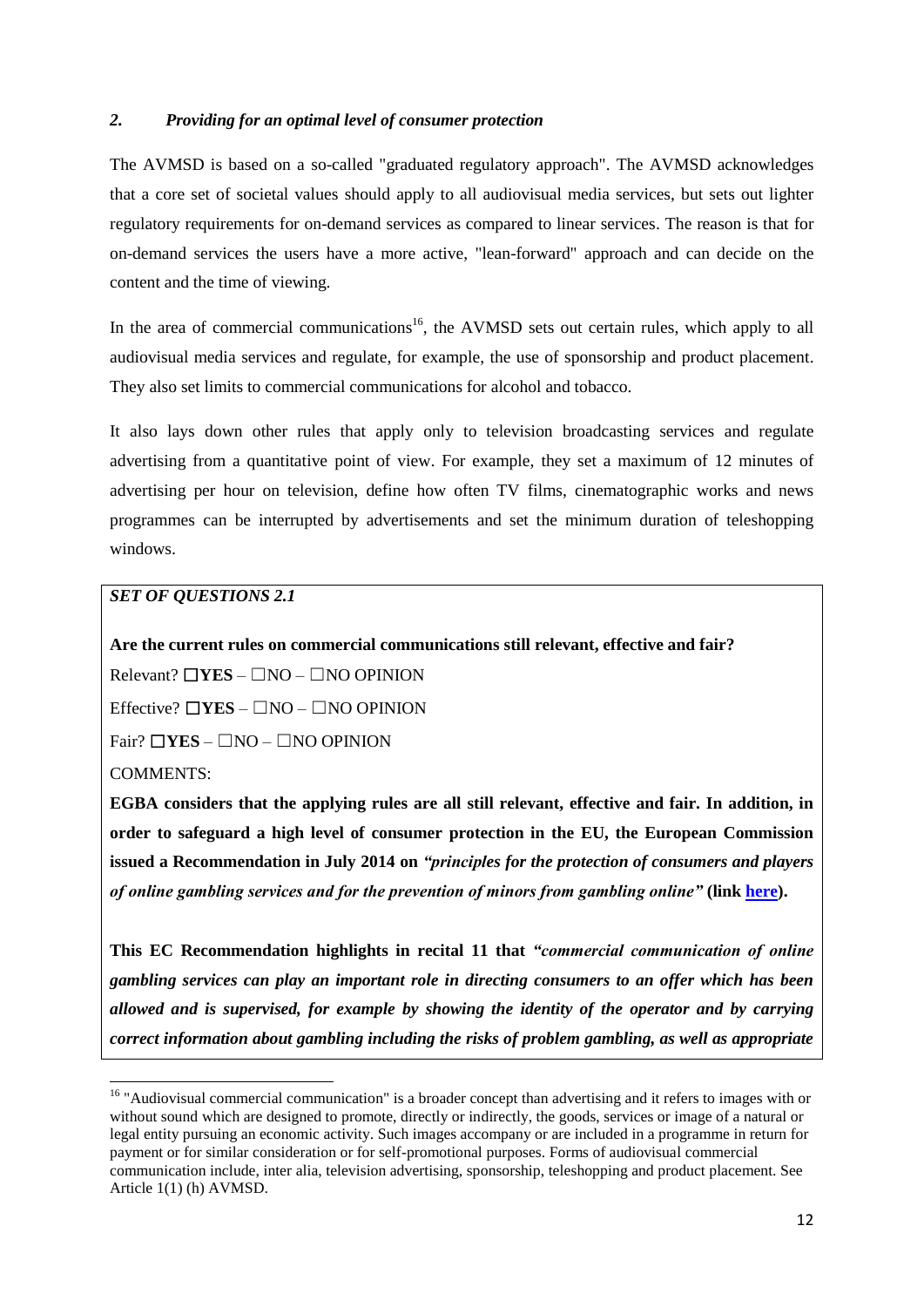*warning messages."*

**When evaluating AVMSD's rules governing commercial communications we recommend, for the field of online gambling services, to take into consideration these rules on commercial communications as laid down in the EC Recommendation.** 

**Are you aware of issues (e.g. related to consumer protection or competitive disadvantage) caused by the AVMSD's rules governing commercial communications?** 

☐YES – ☐**NO** (If yes, please explain below) **COMMENTS** 

**We believe that in terms of consumer protection and competitive disadvantage, the Directive has been successful.** 

**EGBA, however, regrets that the importance of commercial communications in enabling consumers to make better and more informed choices has not been given proper attention in this consultation. Consumer protection is an important policy objective, but equally adult consumers should be allowed to make their own and informed choices. We consider that this subject should be addressed by the European Commission, as unnecessarily restrictive consumer protection legislation may hinder the consumers' ability to make legitimate and free choices, and ultimately push the consumer to the unregulated but more competitive offer.**

**Advertising is key in any consumer market in the creation of competitive, transparent and efficient markets. Advertising is also crucial for price signals. Transparent and efficient markets can only exist if advertisements are subject to clear and fair rules which have truthfulness and correct representation as core principles.**

**The EC recommendation on online gambling also sets a number of principles which advertisements for online gambling should abide by and which EGBA fully subscribes to. For instance article 41 stipulates that** *"Commercial communications should not: (a) make unfounded statements about chances of winning or the return that players can expect from gambling".* 

*Preferred policy option:*

 $a)$   $\Box$  *Maintaining the status quo* 

*b)*  $\Box$  *Rendering the rules on commercial communications more flexible, notably those setting*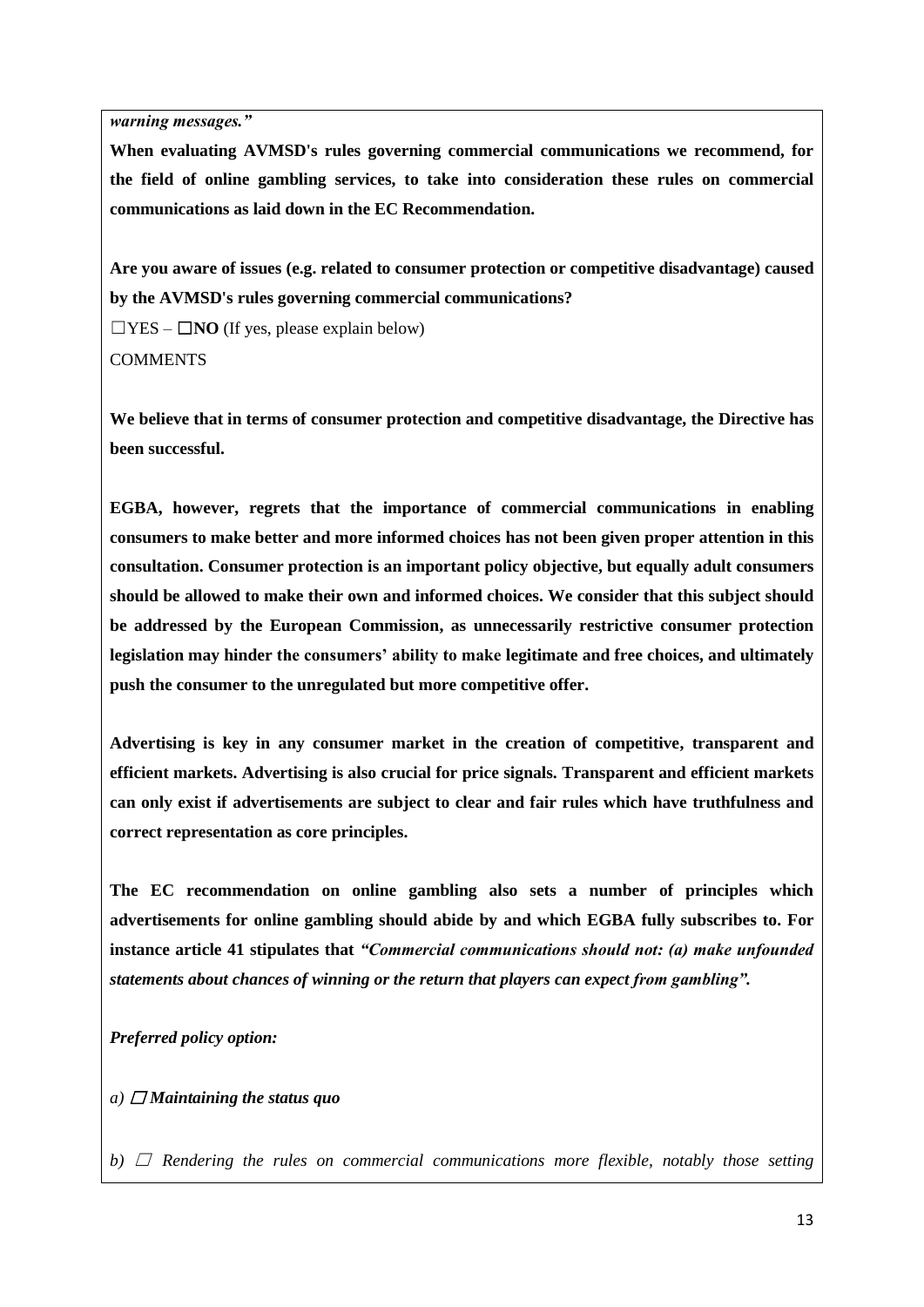*quantitative limits on advertising and on the number of interruptions.*

*c*)  $\Box$  **Tightening certain rules on advertising that aim to protect vulnerable viewers, notably the rules** *on alcohol advertising or advertising of products high in fat, salt and sugars.*

*d)*  $\Box$  *Other options (please describe)* 

PLEASE EXPLAIN YOUR CHOICE:

**Regarding on demand services requested by adults, consumer protection rules should be focused on guaranteeing that consumers have enough information to make a reasoned choice, instead of restricting the contents that they are able to request. Therefore the Directive should also enshrine the fundamental right of consumers to be properly informed in order to make better choices. EGBA welcomes in that respect the European Parliament report (link [here\)](http://www.europarl.europa.eu/sides/getDoc.do?pubRef=-%2f%2fEP%2f%2fNONSGML%2bREPORT%2bA7-2013-0212%2b0%2bDOC%2bPDF%2bV0%2f%2fEN) on connected TV from 2013 which states that** *"the introduction of new, or the extension of existing, advertising bans or other measures which have an impact on advertising as a source of funding should be prevented so that new business models can also be employed in the digital TV sector." (article 16)*

**In a sector in which (non-EU) unlicensed operators continue to offer their services, commercial broadcasts advertising the products of EU licensed operators helps channelling the existing demand for online gambling services to the regulated offer. As pointed out in the previous answer, this has been recognized by the CJEU.**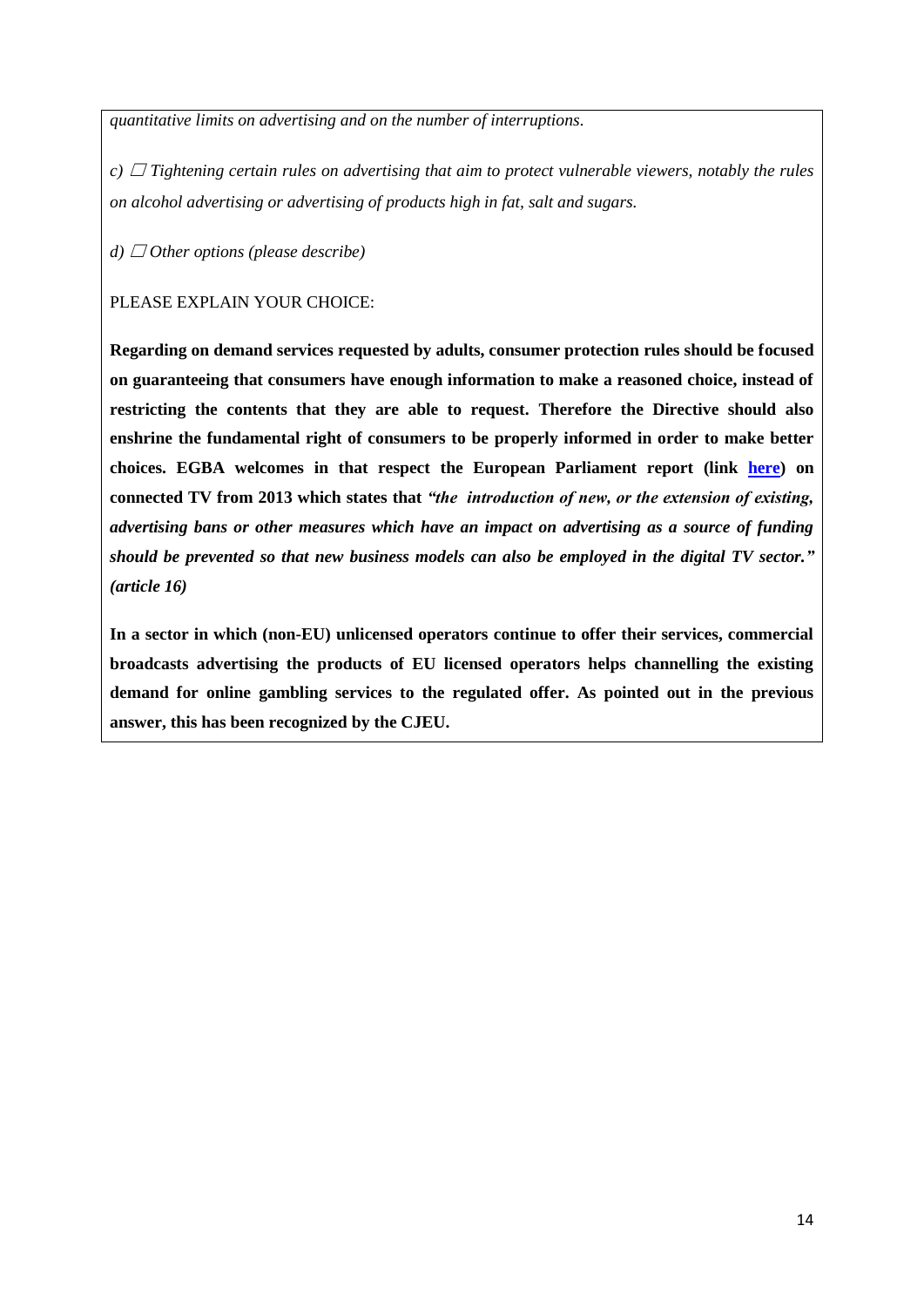## *3. User protection and prohibition of hate speech and discrimination*

#### **General viewers' protection under the AVMSD**

The AVMSD lays down a number of rules aimed at protecting viewers/users, minors, people with disabilities, prohibiting hate speech and discrimination.

## *SET OF QUESTIONS 3.1*

**Is the overall level of protection afforded by the AVMSD still relevant, effective and fair?**  Relevant? ☐**YES** – ☐NO – ☐NO OPINION Effective? ☐**YES** – ☐NO – ☐NO OPINION Fair? ☐**YES** – ☐NO – ☐NO OPINION COMMENTS: **N/A Are you aware of issues (e.g. related to consumer protection or competitive disadvantage) stemming from the AVMSD's rules?** ☐YES – ☐**NO** (If yes, please explain below) COMMENTS: **N/A**

### Protection of minors

The system of graduated regulation applies also to the protection of minors: the less control a viewer has and the more harmful specific content is, the more restrictions apply. For television broadcasting services, programmes that "might seriously impair" the development of minors are prohibited (i.e., pornography or gratuitous violence), while those programmes which might simply be "harmful" to minors can only be transmitted when it is ensured that minors will not normally hear or see them. For on-demand services, programmes that "might seriously impair" the development of minors are allowed in on-demand services, but they may only be made available in such a way that minors will not normally hear or see them. There are no restrictions for programmes which might simply be "harmful".

### *SET OF QUESTIONS 3.2*

**In relation to the protection of minors, is the distinction between broadcasting and on-demand content provision still relevant, effective and fair?**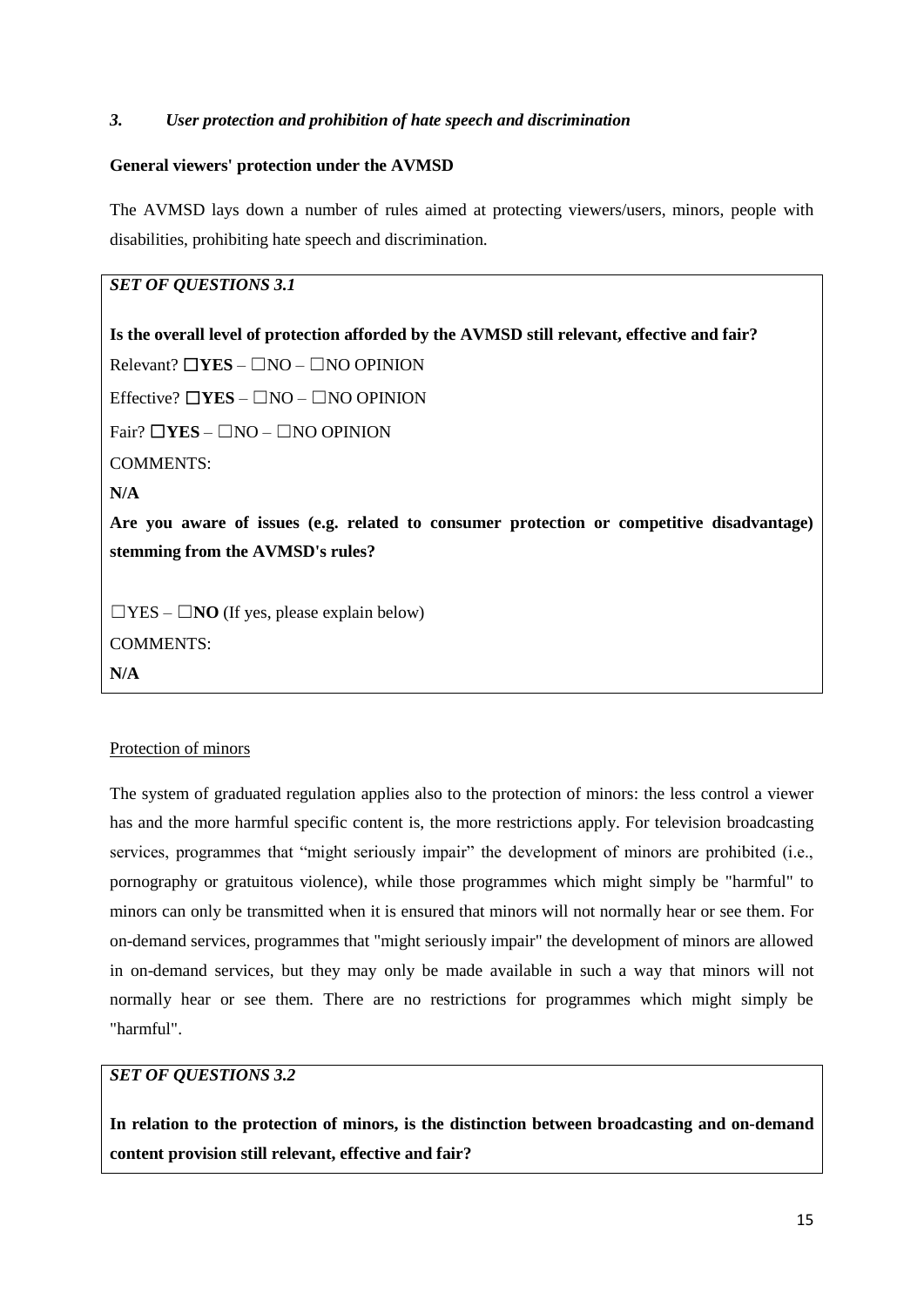Relevant? ☐**YES** – ☐NO – ☐NO OPINION Effective? ☐**YES** – ☐NO – ☐NO OPINION Fair? ☐**YES** – ☐NO – ☐NO OPINION COMMENTS:

**All Member States of the EU strictly prohibit underage gambling as well as commercial communications aimed at minors. All EGBA members strictly abide by these rules and have zero tolerance policies for underage gambling and advertising directed at underaged people.** 

**All EGBA members comply with the CEN Workshop Agreement on [Responsible Remote](ftp://ftp.cen.eu/CEN/AboutUs/Publications/GamblingMeasures.pdf)  [Gambling Measures](ftp://ftp.cen.eu/CEN/AboutUs/Publications/GamblingMeasures.pdf) (CWA 16259: 2014), the first set of pan European consumer protection measures for online gambling. The CWA contains 134 self-regulatory implementing measures aimed at 9 policy objectives, including** *"responsible marketing".* **For example principle 7.02 stipulates that:** *"Advertisements should not entice underage individuals to gamble, and should not be displayed in media that is clearly targeted at underage individuals."*

**EGBA members also fully subscribe to the provisions of the aforementioned Commission recommendation, which inter alia includes article 11:** *"Member States should ensure that commercial communications for online gambling services do not harm minors or induce them to view gambling as a natural element of their leisure time activities." and that "Commercial communications should carry a clear 'no underage gambling' message indicating the minimum age below which gambling is not permissible."*

**As part of their core operations, EU-licensed operators have and continue to invest in advanced systems that allow them to identify their customers (KYC – Know Your Customer). KYC is essential to the operations of EU-licensed operators in preventing fraud by customers against the operator or other customers, to prevent problematic gaming behaviour and importantly to prevent minors from gambling online.** 

**Several EGBA operators are members of the "Forum of the ICT Coalition for Children Online" (see [link\)](http://www.ictcoalition.eu/members) which includes a broad range of digital service providers from across the information and communications technology (ICT) sector. As EGBA operators have a strict no-underage gambling policy and have acquired significant experience in this area over the years, they share their best practices in this area with the other members of the ICT Coalition.** 

**Has the AVMSD been effective in protecting children from seeing/hearing content that may harm them?**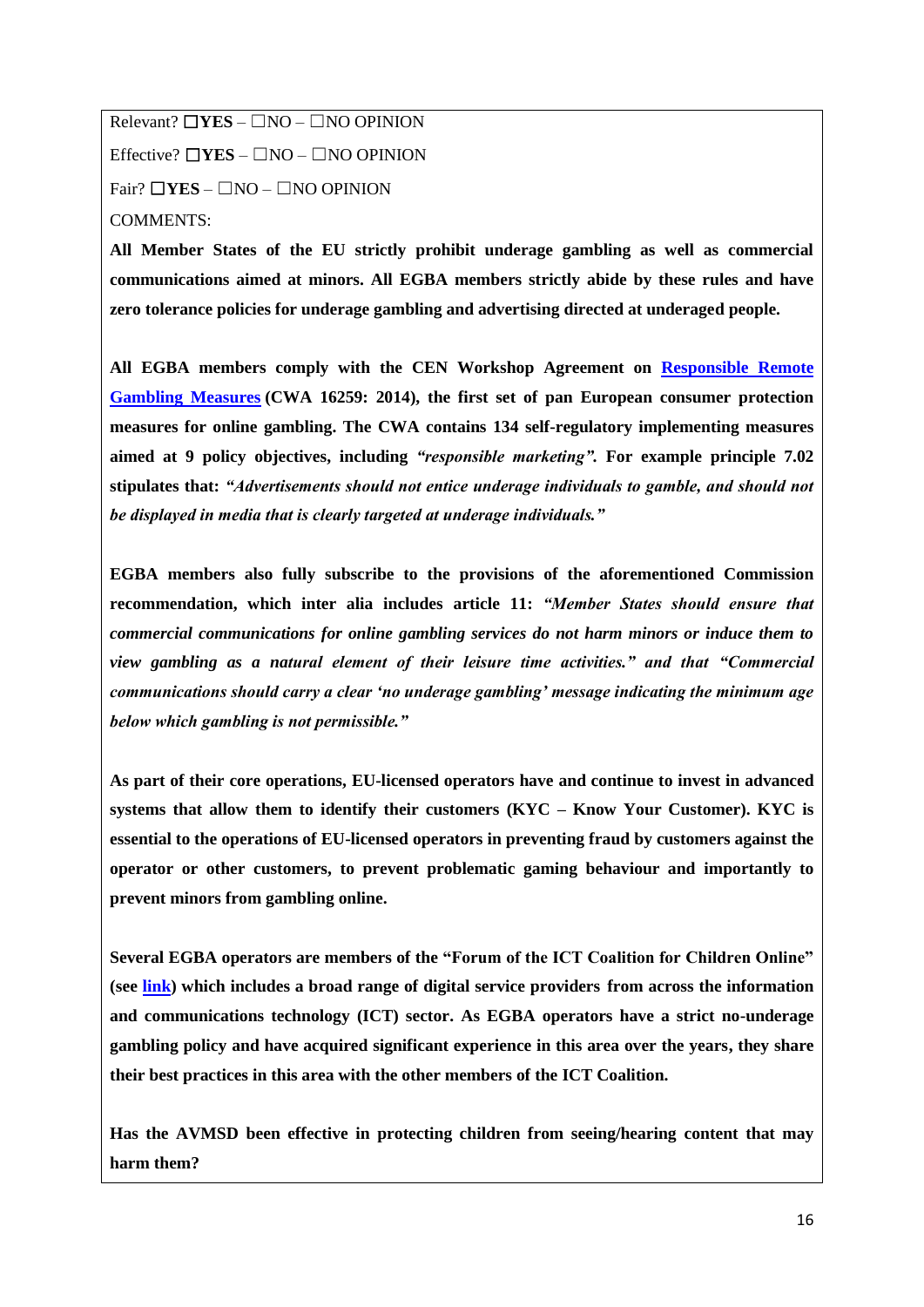☐**YES** – ☐NO – ☐NO OPINION COMMENTS**:**

**As answered to the previous question EGBA considers that the AVMSD has been effective in helping to prevent children from seeing content that may harm them in relation to gambling.** 

**What are the costs related to implementing such requirements?** Costs:

COMMENTS:

**There are significant costs involved in developing and maintaining the KYC systems, which are essential for inter alia protecting under aged persons.** 

**Although all Member States have a prohibition to provide gambling services to minors as well as aiming advertising at minors, the requirements are formulated differently. Also in this area, multi-licensed operators are confronted with 28 different sets of legislation which are similar in their objectives but fragmented in their implementation. In its 2014 Cost of non-Europe study, the European Parliament specifically calculated that the harmonisation of the European online gambling sector would be beneficial for operators and for consumers. The study points out that harmonisation would not only lead to substantial increases in welfare (5.6 billion Euros annually) but importantly also to better and more equal consumer protection throughout the EU (see [link,](http://www.europarl.europa.eu/RegData/etudes/STUD/2014/510981/EPRS_STU(2014)510981_REV1_EN.pdf) inter alia page 31).** 

**What are the benefits related to implementing such requirements?** Benefits: COMMENTS:

**Are you aware of problems regarding the AVMSD's rules related to protection of minors?**  ☐YES – ☐**NO (If yes, please explain below)** COMMENTS:

*Preferred policy option:*

*a*)  $\Box$  *Maintaining the status quo* 

*b)*  $\Box$  *Complementing the current AVMSD provisions via self-* and *co-regulation* 

The status quo would be complemented with self-/co-regulatory measures and other actions (media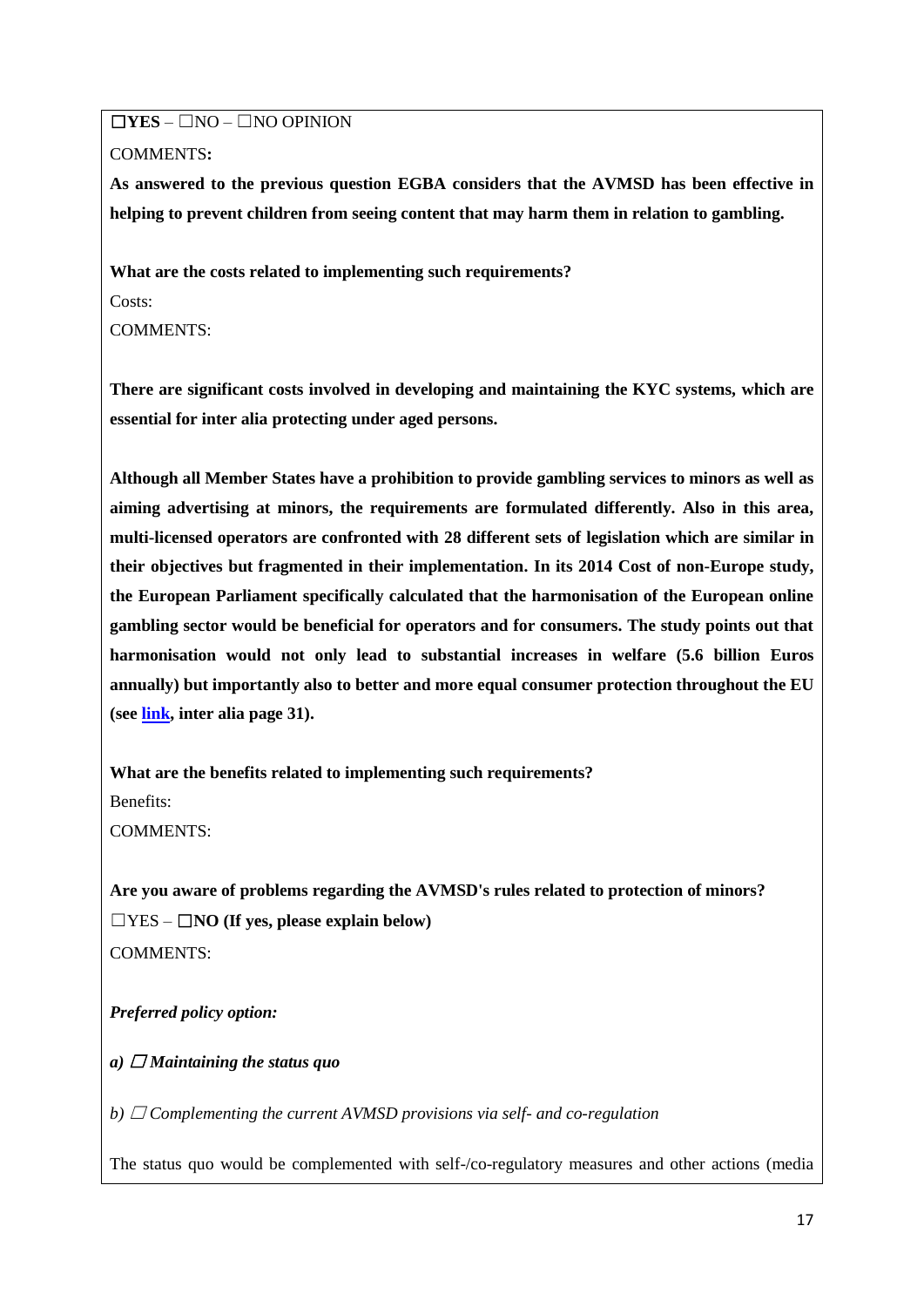literacy, awareness-raising).

*c)* ☐ *Introducing further harmonisation*

This could include, for example, more harmonisation of technical requirements, coordination and certification of technical protection measures. Other possibilities could be the coordination of labelling and classification systems or common definitions of key concepts such as minors, pornography, gratuitous violence, impairing and seriously impairing media content.

*d*) □ *Deleting the current distinction between the rules covering television broadcasting services and the rules covering on-demand audiovisual media services.*

This means either imposing on on-demand services the same level of protection as on television broadcasting services (levelling-up), or imposing on television broadcasting services the same level of protection as on on-demand services (levelling down).

 $e)$   $\Box$  *Extending the scope of the AVMSD to other online content (for instance audiovisual usergenerated content or audiovisual content in social media), including non-audiovisual content (for instance still images)*

One option could be that these services would be subject to the same rules on protection of minors as on-demand audiovisual media services.

f)  $\Box$  *Other option (please describe)* 

PLEASE EXPLAIN YOUR CHOICE:

**As set out above, EGBA considers that the AVMSD has been effective in helping to prevent children being targeted at or enticed by gambling advertising.**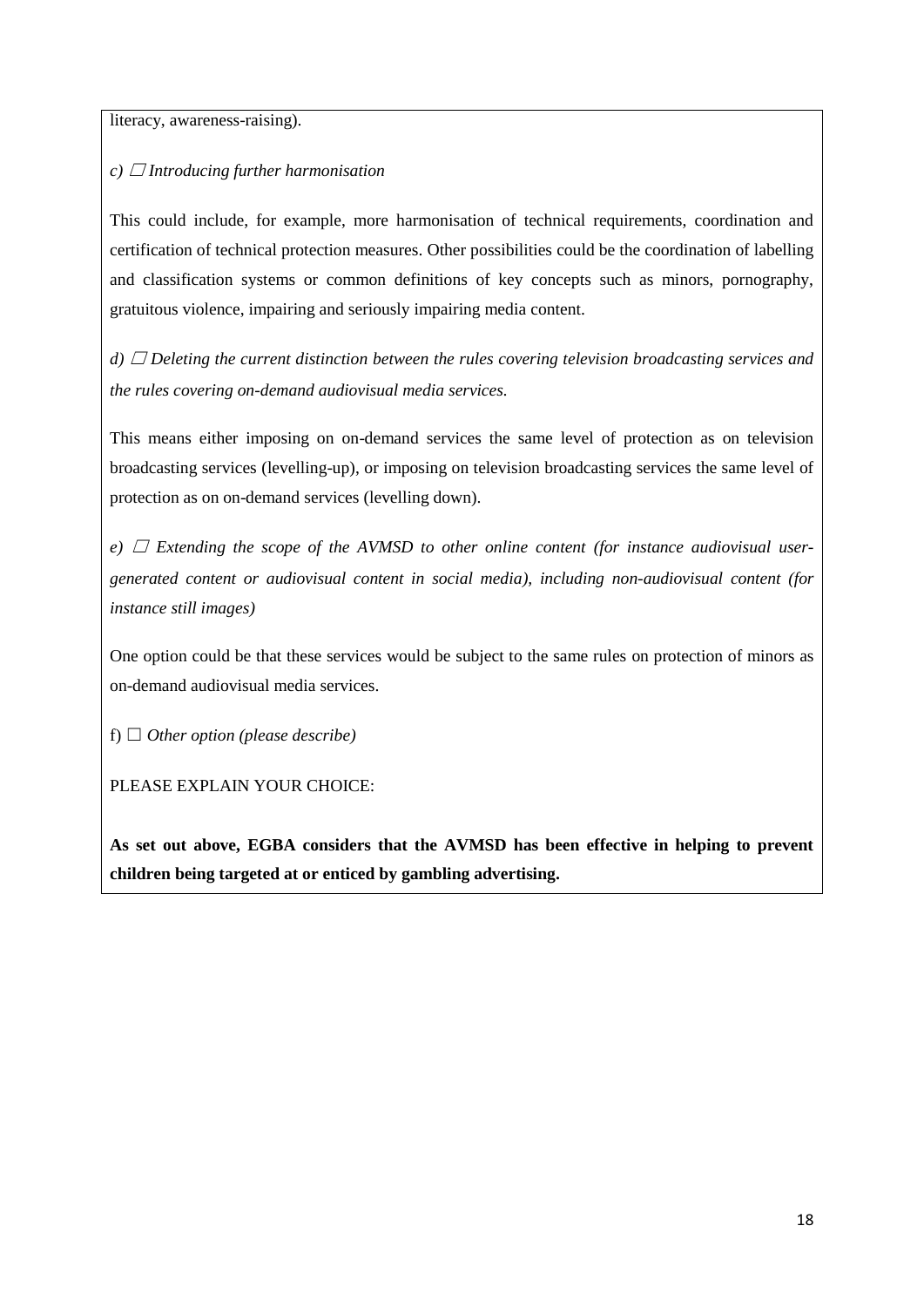#### *4. Promoting European audiovisual content*

The AVMSD aims to promote European works and as such cultural diversity in the EU. For television broadcasting services, the EU Member States shall ensure, where applicable and by appropriate means, a share of EU works<sup>17</sup> and independent productions<sup>18</sup>. For on-demand services, the EU Member States can choose among various options to achieve the objective of promoting cultural diversity. These options include financial contributions to production and rights acquisition of European works or rules guaranteeing a share and/or prominence of European works. The EU Member States must also comply with reporting obligations on the actions pursued to promote European works, in the form of a detailed report to be provided every two years.

## *SET OF QUESTIONS 4*

**Are the AVMSD provisions still relevant, effective and fair for promoting cultural diversity and particularly European works?**

 $Relevant? \Box Yes - \Box NO - \Box NO$  OPINION Effective?  $\Box$ YES –  $\Box$ NO –  $\Box$ NO OPINION  $Fair? \square YES - \square NO - \square NO$  OPINION COMMENTS:

**In terms of European works, including non-national ones (i.e. those produced in another EU country), the catalogues offered by audiovisual media service providers contain:**

☐**a) the right amount;**

☐**b) too much;**

☐**c) too little**

☐**d) no opinion**

COMMENTS:

**Would you be interested in watching more films produced in another EU country?**

 $\Box$ YES –  $\Box$ NO –  $\Box$ NO OPINION

COMMENTS:

1

**Have you come across or are you aware of issues caused by the AVMSD's rules related to the promotion of EU works?**

<sup>&</sup>lt;sup>17</sup> For European works: a majority proportion of broadcasters' transmission time.

<sup>&</sup>lt;sup>18</sup> For European works created by producers who are independent of broadcasters: 10% of broadcasters' transmission time.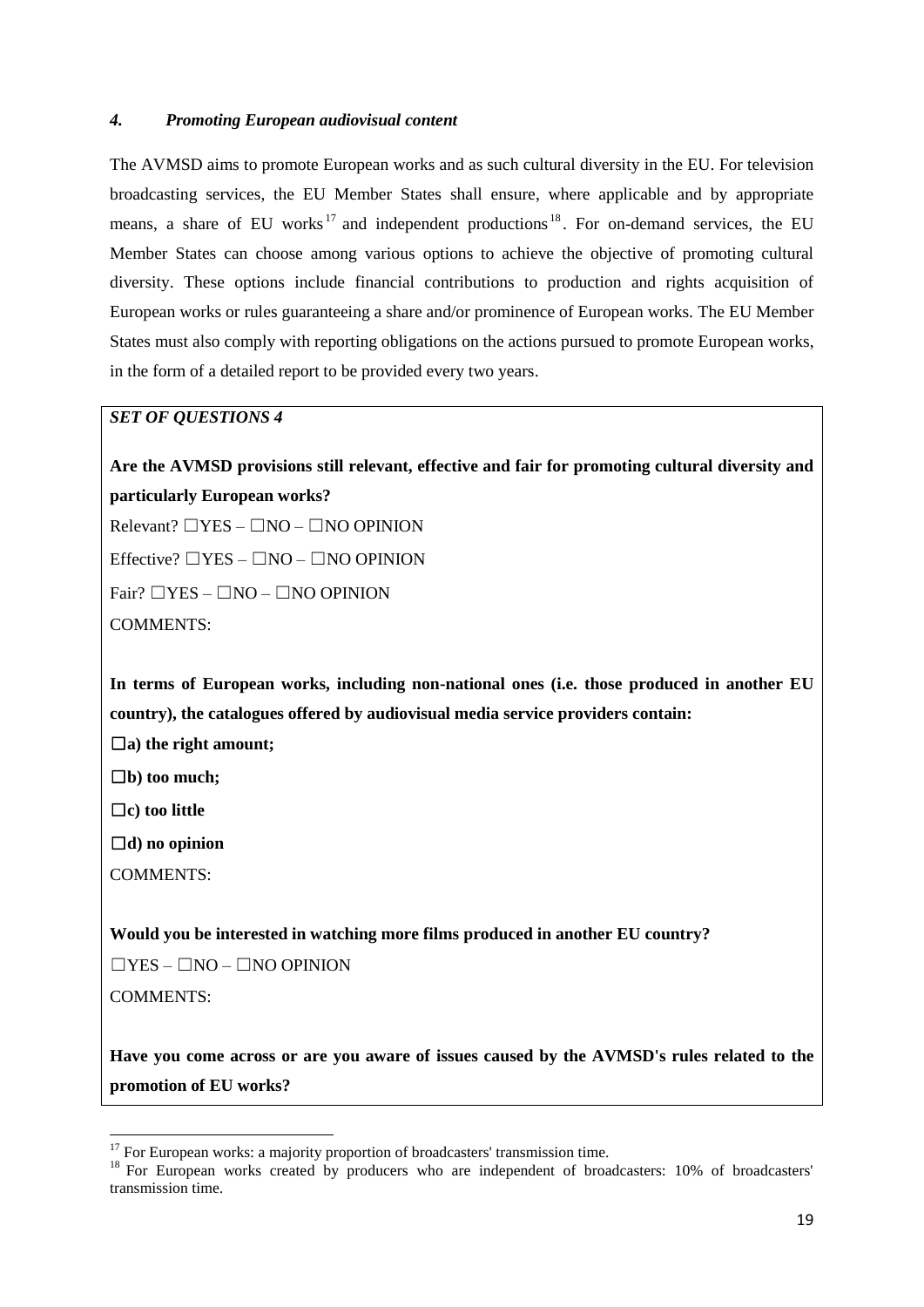$\Box$ YES –  $\Box$ NO (If yes, please explain below) **COMMENTS** 

**What are the benefits of the AVMSD's requirements on the promotion of European works? You may wish to refer to qualitative and/or quantitative benefits (e.g. more visibility or monetary gains).**

Benefits:

COMMENTS:

**As an audiovisual media service provider, what costs have you incurred due to the AVMSD's requirements on the promotion of European works, including those costs stemming from reporting obligations? Can you estimate the changes in the costs you incurred before and after the entry into force of the AVMSD requirements on the promotion of European works? Costs:**

**COMMENTS:**

## *Preferred policy option:*

- *a*)  $\Box$  *Maintaining the status quo*
- *b)* ☐ *Repealing AVMSD obligations for broadcast and/or for on-demand services regarding the promotion of European works. This would entail the removal of EU-level harmonisation on the promotion of European works, which would then be subject to national rules only.*
- $c)$   $\Box$  *Introducing more flexibility for the providers' in their choice or implementation of the measures on the promotion of European works.*

This could imply, for example, leaving more choice both to TV broadcasters and video-on-demand providers as to the method of promoting European works.

*d*)  $\Box$  *Reinforcing the existing rules.* 

For television broadcasting services this could be done, for example, by introducing additional quotas for non-national European works and/or for European quality programming (e.g. for fiction films,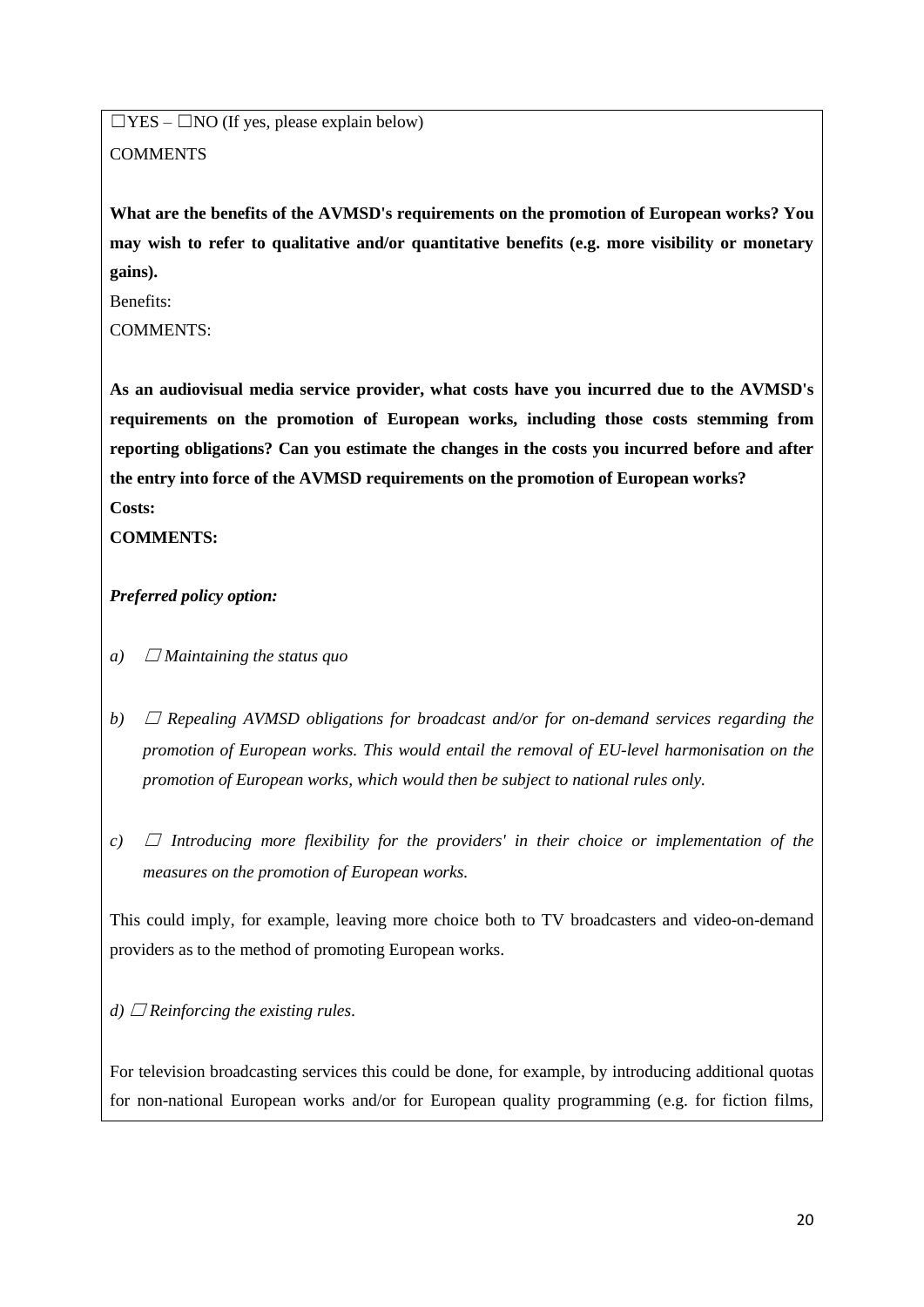documentaries and TV series) or for co-productions; or by setting a clear percentage to be reserved to Recent Independent Productions<sup>19</sup> (instead of "an adequate proportion"). For on-demand services, further harmonisation could be envisaged: by introducing one compulsory method (among e.g. the use of prominence tools, an obligatory share of European works in the catalogue or a financial contribution – as an investment obligation or as a levy) or a combination of these methods.

 $e)$   $\Box$  *Other options (please describe)* 

*PLEASE EXPLAIN YOUR CHOICE:*

**.** 

 $19$  Works transmitted within 5 years of their production.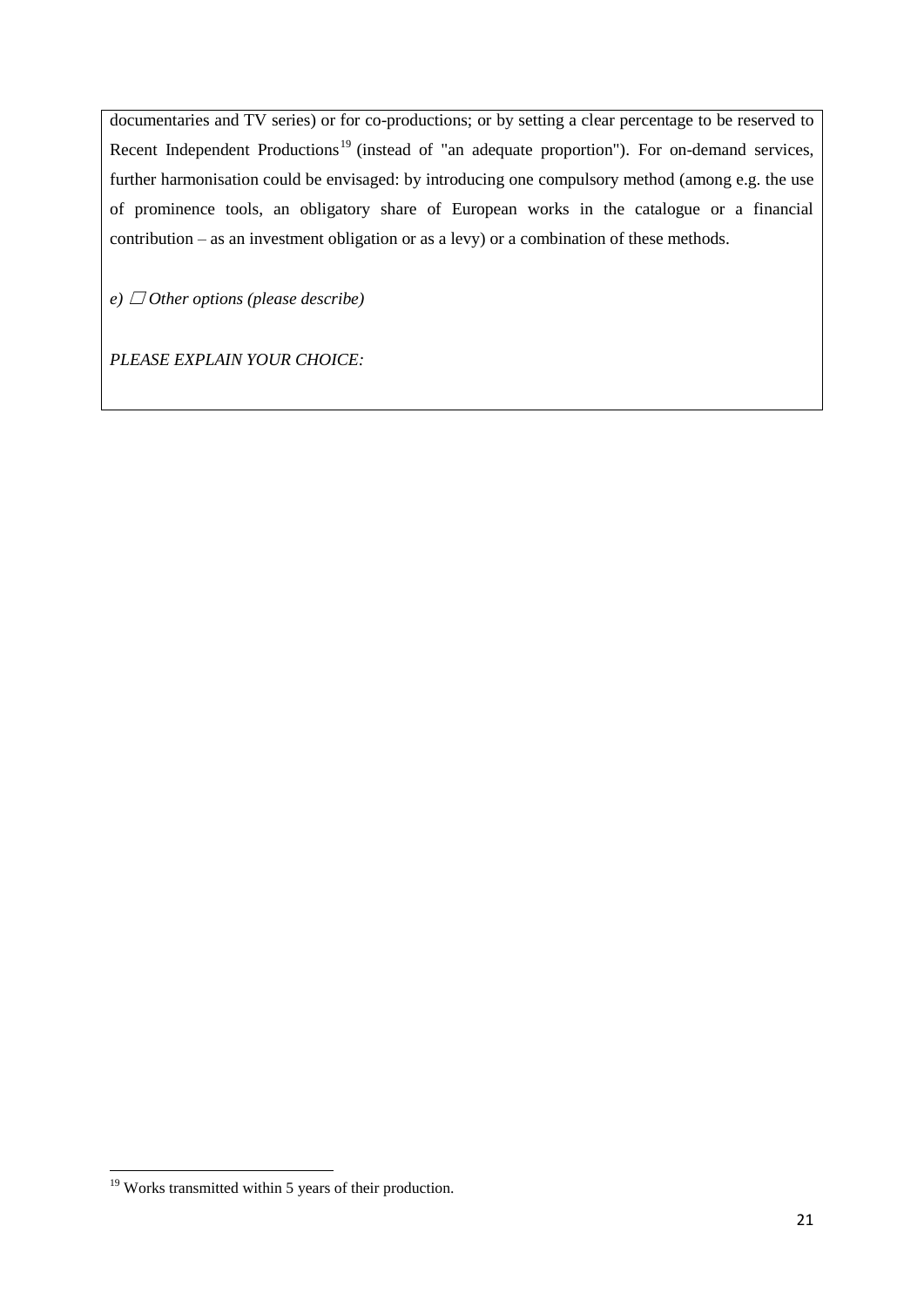#### *5. Strengthening the single market*

Under the AVMSD, audiovisual media companies can provide their services in the EU by complying only with the rules within the Member States under whose jurisdiction they fall. The AVMSD lays down criteria to identify which Member State has jurisdiction over a provider. These criteria include where the central administration is located and where management decisions are taken on programming or selection of content. Further criteria include the location of the workforce and any satellite uplink, and the use of a country's satellite capacity. The AVMSD foresees the possibility to derogate from this approach in cases of incitement to hatred, protection of minors or where broadcasters try to circumvent stricter rules in specific Member States. In these cases the Member States have to follow specific cooperation procedures.

#### *SET OF QUESTIONS 5*

**Is the current approach still relevant, effective and fair?**

Relevant? ☐**YES** – ☐NO – ☐NO OPINION

Effective? ☐**YES** – ☐NO – ☐NO OPINION

Fair? ☐**YES** – ☐NO – ☐NO OPINION

COMMENTS:

**EGBA believes that the balance between the freedom to provide services and the existing number of exceptions to the principles single market is fair and effective.** 

**The country of origin principle is essential to the single market and must remain the central principle in the Directive. EGBA considers that the current framework has proved to be sufficiently robust and fit for purpose, in particular due to the legal certainty it offers. There is the possibility to derogate from the generally applicable rules for well-defined and important objectives and according to specific procedures. It is essential not to widen the scope for derogations or loosen the procedures as this will be detrimental to the effectiveness of the Directive for the DSM. The Directive has proven to be an astute tool for innovation and enhancing consumer confidence and choice.** 

**Are you aware of problems regarding the application of the current approach?** ☐YES – ☐**NO** (If yes describe and explain their magnitude) COMMENTS: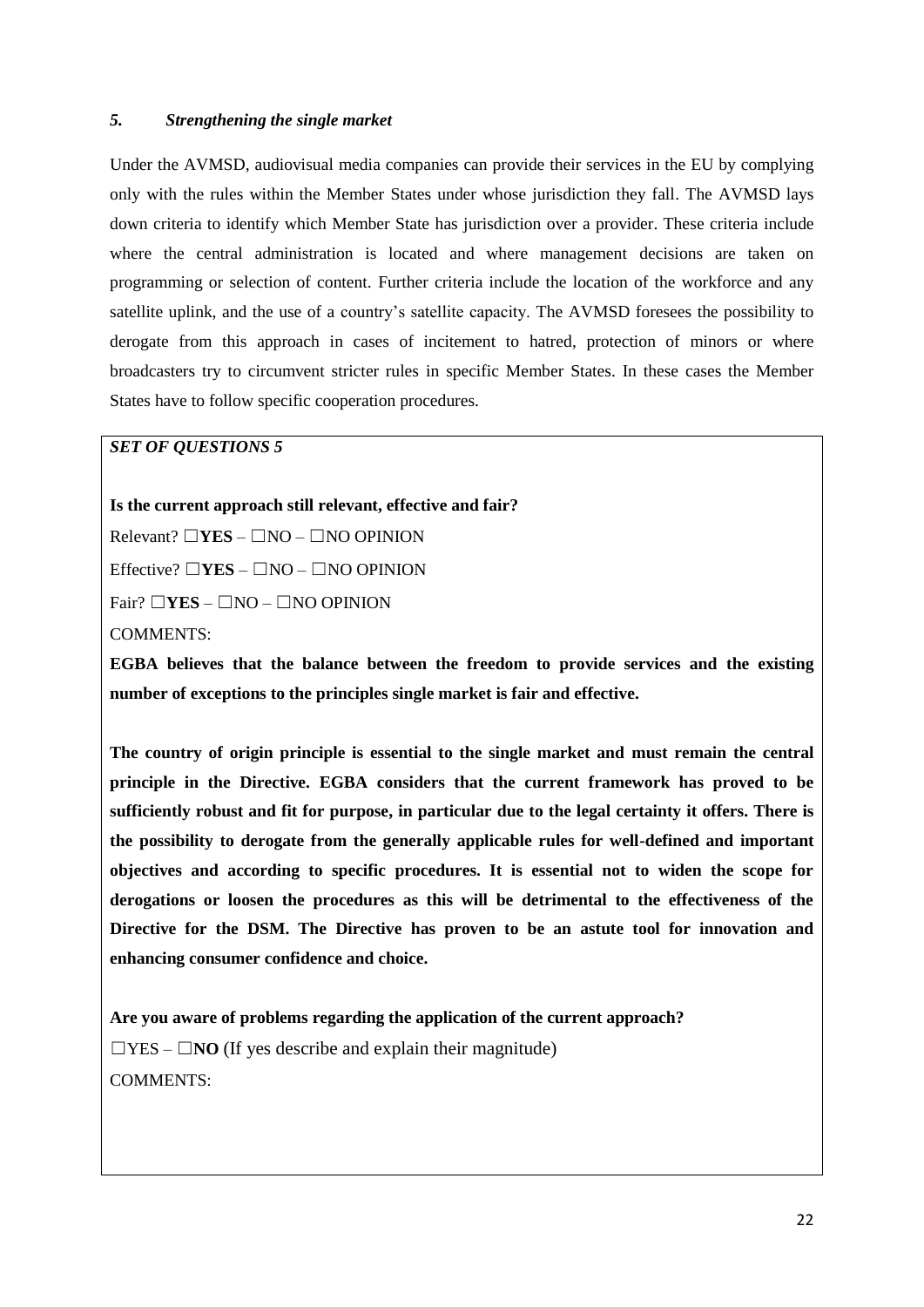**If you are a broadcaster or an on-demand service provider, can you give an estimate of the costs or benefits related to the implementation of the corresponding rules?**  $\Box$ YES –  $\Box$ NO Estimate of costs:

Estimate of benefits:

COMMENTS:

## *Preferred policy option:*

 $a)$   $\Box$  *Maintaining the status quo* 

*b*)  $\Box$  *Strengthening existing cooperation practices* 

*c)*  $\Box$  *Revising the rules on cooperation and derogation mechanisms, for example by means of provisions aimed at enhancing their effective functioning*

*d)*  $\Box$  *Simplifying the criteria to determine the jurisdiction to which a provider is subject, for example by focusing on where the editorial decisions on an audiovisual media service are taken.*

*e*) □ *Moving to a different approach whereby providers would have to comply with some of the rules (for example on promotion of European works) of the countries where they deliver their services.* 

 $f)$   $\Box$  *Other options (please describe)* 

*PLEASE EXPLAIN YOUR CHOICE:*

**EGBA believes that maintaining the current framework offers the best way to safeguard the country of origin principle which should remain at the core of the Directive. It is essential not to widen the scope for derogations or loosen the procedures as this will be detrimental to the effectiveness of the Directive for the DSM.**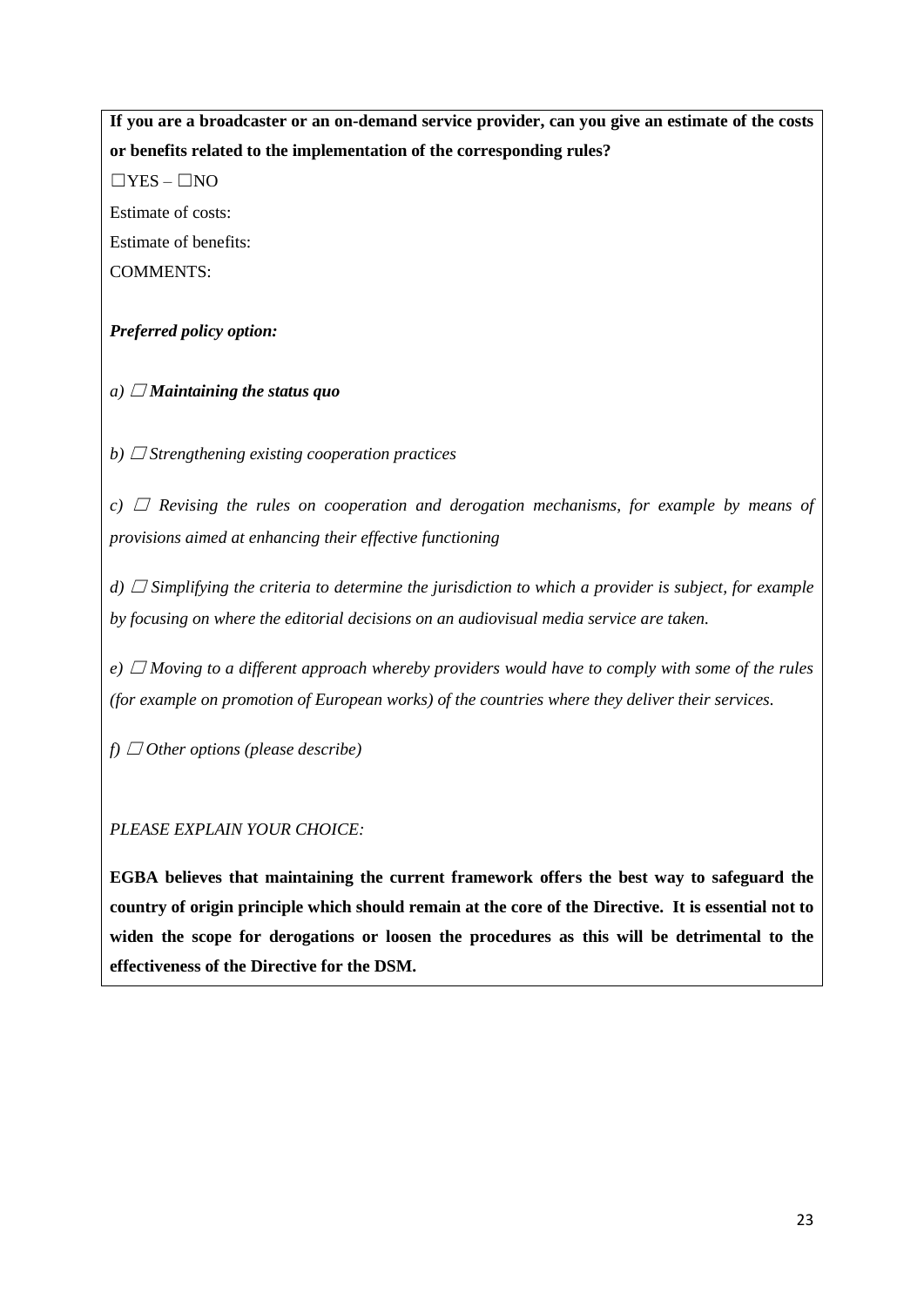# *6. Strengthening media freedom and pluralism, access to information and accessibility to content for people with disabilities* Independence of regulators

Free and pluralistic media are among the EU's most essential democratic values. It is important to consider the role that independent audiovisual regulatory bodies can play in safeguarding those values within the scope of the AVMSD. Article 30 AVMSD states that independent audiovisual regulatory authorities should cooperate with each other and the Commission. The AVMSD does not directly lay down an obligation to ensure the independence of regulatory bodies, nor to create an independent regulatory body, if such a body does not already exist.

## *SET OF QUESTIONS 6.1*

**Are the provisions of the AVMSD on the independence of audiovisual regulators relevant, effective and fair?**

 $Relevant? \Box Yes - \Box NO - \Box NO$  OPINION Effective?  $\Box$ YES –  $\Box$ NO –  $\Box$ NO OPINION Fair?  $\Box$ YES –  $\Box$ NO –  $\Box$ NO OPINION COMMENTS:

**Are you aware of problems regarding the independence of audiovisual regulators?**   $\Box$ YES –  $\Box$ NO (If yes, please explain below) COMMENTS:

### *Preferred policy option:*

*a*)  $\Box$  *Maintaining the status quo* 

*b)*  $\Box$  *Laying down in the AVMSD a mandate for the independence of regulatory authorities, for example by introducing an explicit requirement for the Member States to guarantee the independence of national regulatory bodies and ensure that they exercise their powers impartially and transparently.*

*c*)  $\Box$  *Laying down minimum mandatory requirements for regulatory authorities, for example detailed features that national regulatory bodies would need to have in order to ensure their independence.*

Such features could relate to transparent decision-making processes; accountability to relevant stakeholders; open and transparent procedures for the nomination, appointment and removal of Board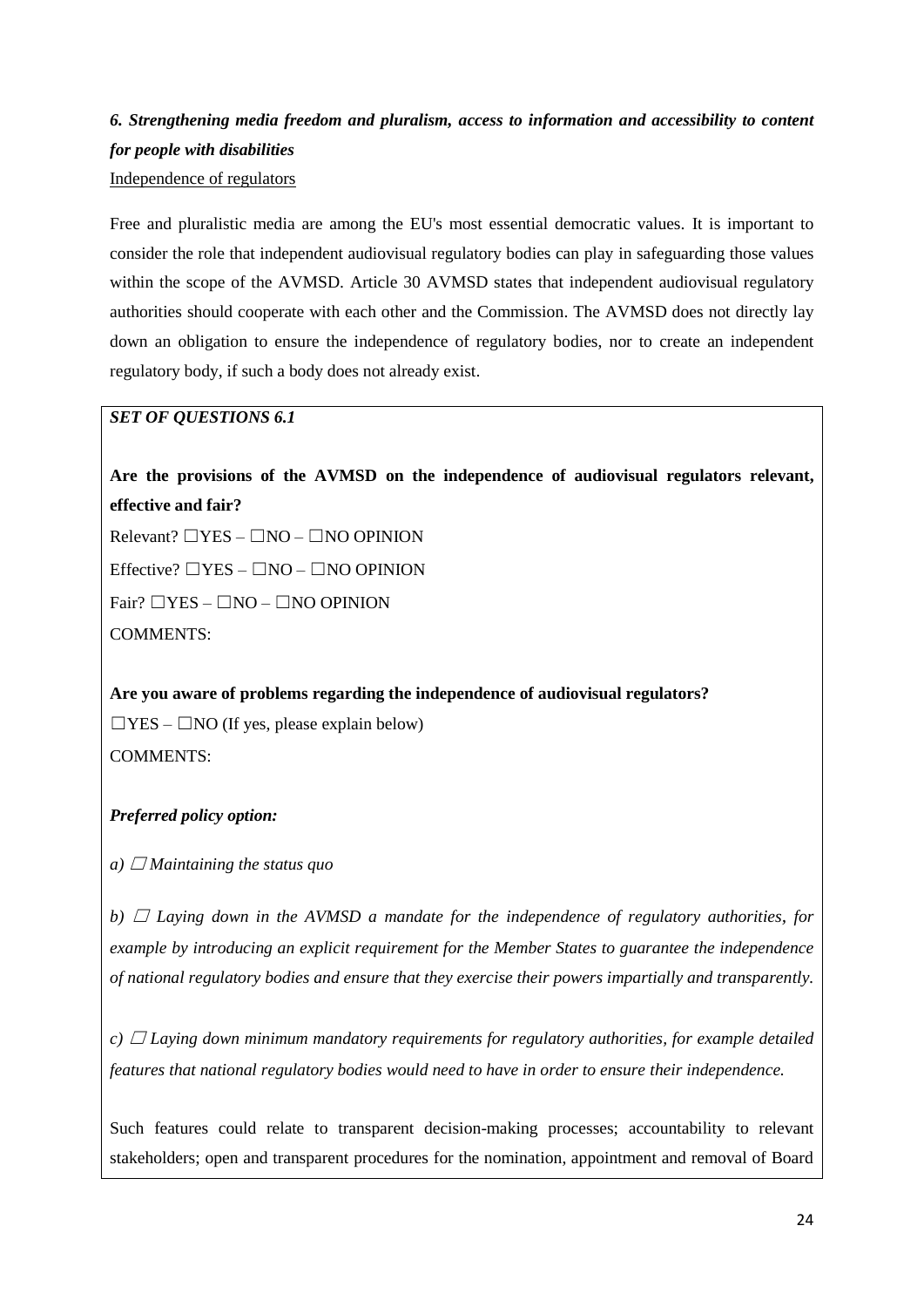Members; knowledge and expertise of human resources; financial, operational and decision making autonomy; effective enforcement powers, etc.

*d)*  $\Box$  *Other options (please describe).* 

*PLEASE EXPLAIN YOUR CHOICE:*

#### Must Carry/Findability

In the context of the regulatory framework applicable to the telecoms operators, under the Universal Service Directive<sup>20</sup>, Member States can in certain circumstances oblige providers of electronic communications networks to transmit specific TV and radio channels ("must-carry" rules). Under the Access Directive<sup>21</sup>, Member States can also set rules on the inclusion of radio and TV services in electronic programme guides  $(EPGs)^{22}$  and on presentational aspects of EPGs such as the channel listing. Most recent market and technological developments (new distribution channels, the proliferation of audiovisual content, etc.) have highlighted the need to reflect on the validity of the must-carry rules and on whether updated rules would be required to facilitate or ensure access to public interest content (to be defined at Member State level), for instance by giving this content a certain prominence (i.e. ensuring findability/discoverability).

## **SET OF QUESTIONS 6.2**

**Is the current regulatory framework effective in providing access to certain 'public interest' content?**

Effective?  $\Box$ YES –  $\Box$ NO –  $\Box$ NO OPINION

COMMENTS:

**.** 

**If you are a consumer, have you faced any problems in accessing, finding and enjoying TV and radio channels?**

 $\Box$ YES –  $\Box$ NO (If yes, please explain below)

 $^{20}$  Directive 2002/22/EC on universal service and users' rights relating to electronic communications networks and services, as amended by Directive 2009/136/EC

<sup>&</sup>lt;sup>21</sup> Directive 2002/19/EC on access to, and interconnection of, electronic communications networks and associated facilities (Access Directive), as amended by Directive 2009/140/EC

 $^{22}$  Electronic programme guides (EPGs) are menu-based systems that provide users of television, radio and other media applications with continuously updated menus displaying broadcast programming or scheduling information for current and upcoming programming.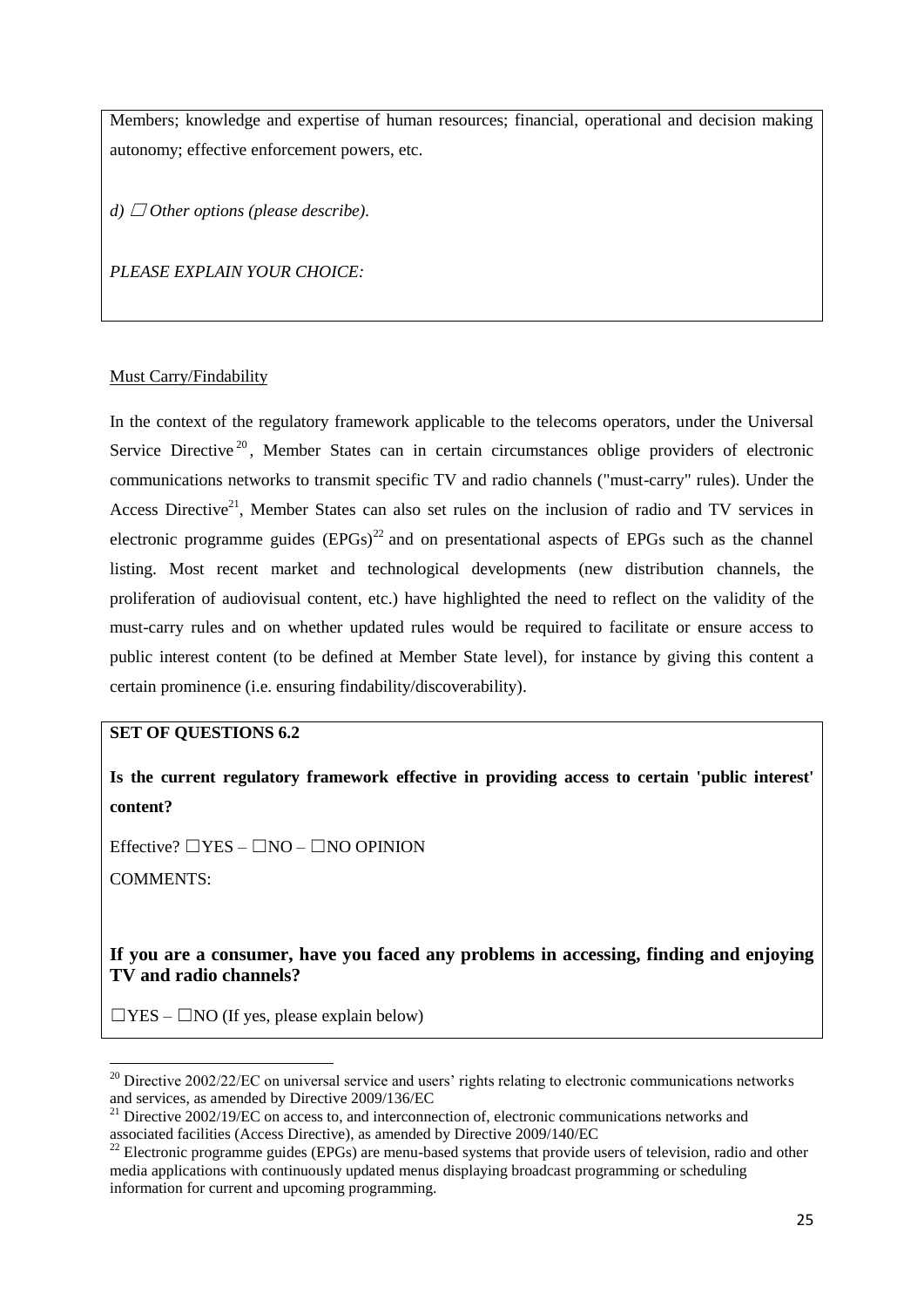COMMENTS:

**Have you ever experienced problems regarding access to certain 'public interest' content?** 

 $\Box$ YES –  $\Box$ NO (If yes, please explain below) COMMENTS:

# *Preferred policy option:*

*a)*  $\Box$  *Maintaining the status quo, i.e. keeping in place the current EU rules on must carry/ EPG related provisions (i.e. no extension of the right of EU Member States to cover services other than broadcast).*

*b)* ☐ *Removing 'must carry' /EPG related obligations at national level/at EU level.*

*c)* ☐ *Extending existing "must-carry" rules to on-demand services/and or further services currently not covered by the AVMSD.*

*d)*  $\Box$  *Amending the AVMSD to include rules related to the "discoverability" of public interest content (for instance rules relating to the prominence of "public interest" content on distribution platforms for on-demand audiovisual media services).*

 $e)$   $\Box$  *Addressing potential issues only in the context of the comprehensive assessment related to the role of online platforms and intermediaries to be launched at the end of 2015 as announced in the Digital Single Market Strategy for Europe.*

*f*)  $\Box$  *Other options (please describe).* 

*PLEASE EXPLAIN YOUR CHOICE:*

Accessibility for people with disabilities

The AVMSD sets out that the Member States need to show that they encourage audiovisual media service providers under their jurisdiction to gradually provide for accessibility services for hearing and visually-impaired viewers.

*SET OF QUESTIONS 6.3*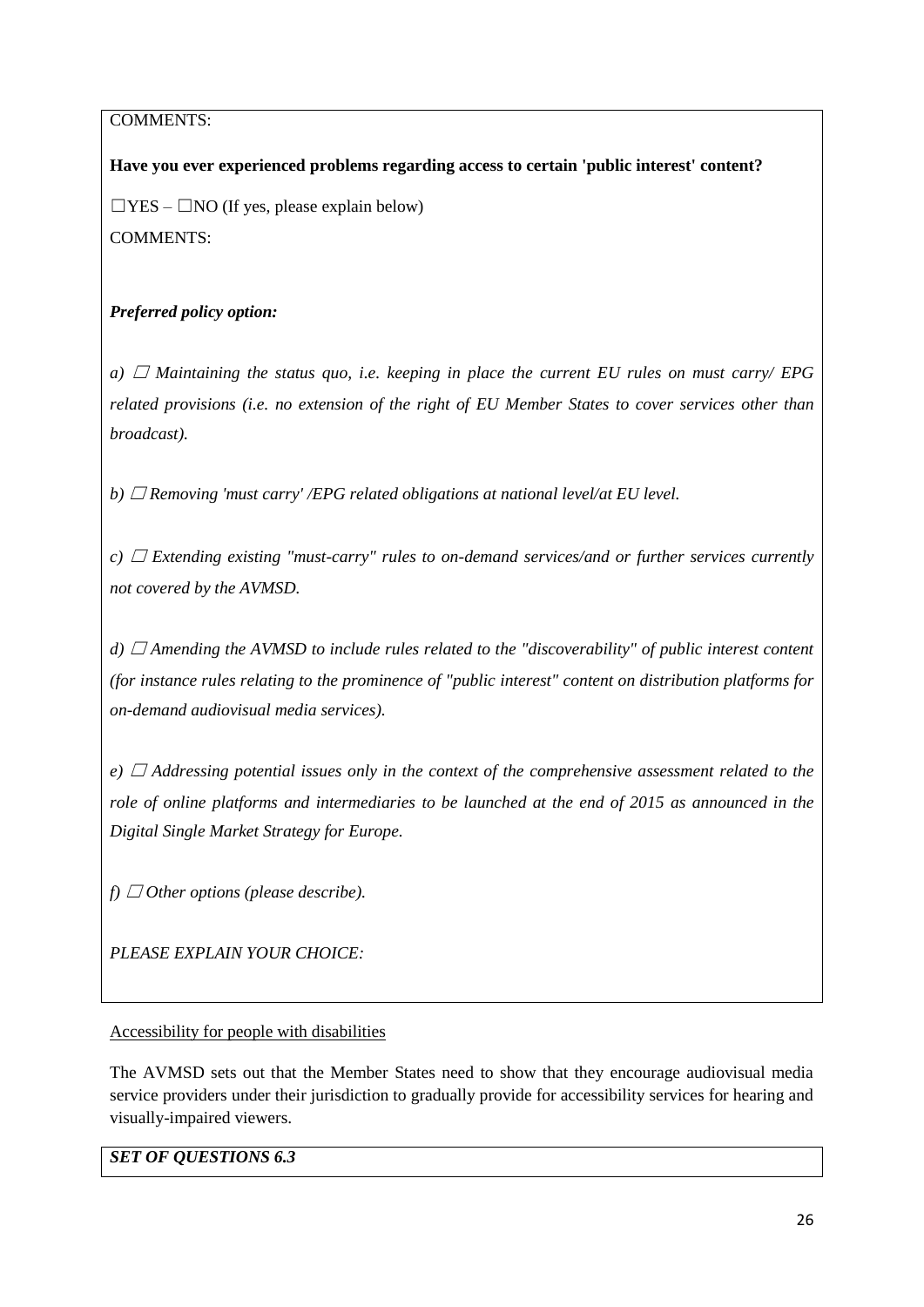**Is the AVMSD effective in providing fair access of audiovisual content to people with a visual or hearing disability?**

Effective?  $\Box$ YES –  $\Box$ NO –  $\Box$ NO OPINION COMMENTS:

**Have you ever experienced problems regarding the accessibility of audiovisual media services for people with a visual or hearing disability?**

 $\Box$ YES –  $\Box$ NO (If yes, please explain below) **COMMENTS** 

**If you are a broadcaster, can you provide an estimate of the costs linked to these provisions?**  $\Box$ YES –  $\Box$ NO

Cost:

COMMENTS:

# *Preferred policy option:*

*a*)  $\Box$  *Maintaining the status quo* 

*b*)  $\Box$  *Strengthening EU-level harmonisation of these rules.* 

Instead of encouraging it, the EU Member States would be obliged to ensure gradual accessibility of audiovisual works for people with visual and hearing impairments. This obligation could be implemented by the EU Member States through legislation or co-regulation.

 $c)$   $\Box$  *Introducing self and co-regulatory measures* 

This could include measures related to subtitling or sign language and audio-description.

*d*)  $\Box$  *Other option (please describe).* 

PLEASE EXPLAIN YOUR CHOICE

Events of major importance for society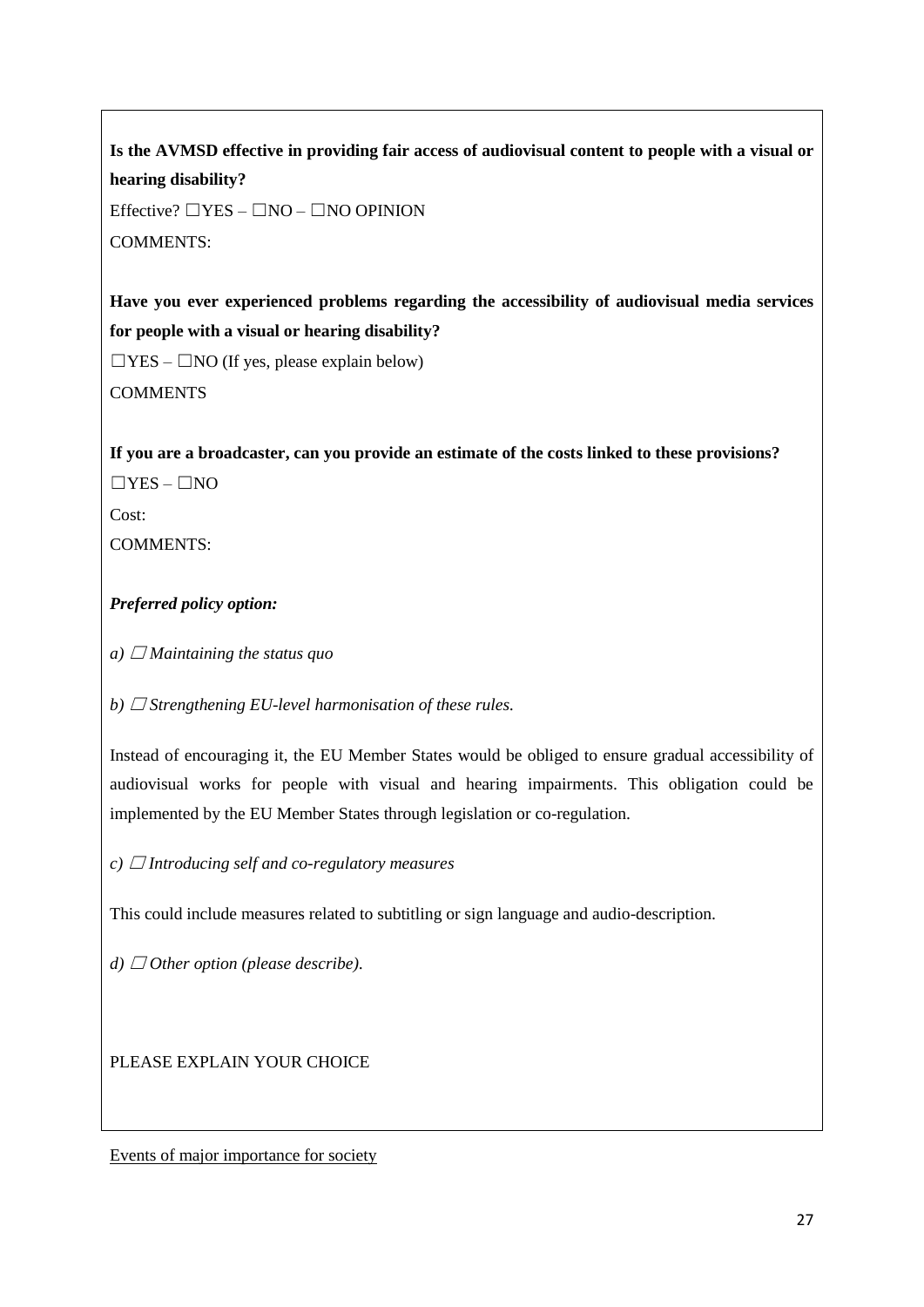The AVMSD authorises the Member States to prohibit the exclusive broadcasting of events which they deem to be of major importance for society, where such broadcasts would deprive a substantial proportion of the public of the possibility of following those events on free-to-air television. The AVMSD mentions the football World Cup and the European football championship as examples of such events. When a Member State notifies a list of events of major importance, the Commission needs to assess the list's compatibility with EU law. If considered compatible, a list will benefit from 'mutual recognition'.

### *SET OF QUESTIONS 6.4*

**Are the provisions of the AVMSD on events of major importance for society relevant, effective and fair?**

 $Relevant? \square$  YES –  $\square$ NO –  $\square$ NO OPINION

Effective?  $\Box$ YES –  $\Box$ NO –  $\Box$ NO OPINION

 $Fair? \square$ YES –  $\square$ NO –  $\square$ NO OPINION

COMMENTS:

**Have you ever experienced problems regarding events of major importance for society in television broadcasting services?**

 $\Box$ YES –  $\Box$ NO (If yes, please explain below) **COMMENTS** 

*Preferred policy option:*

*a*)  $\Box$  *Maintaining the status quo* 

*b*)  $\Box$  *Other options (please describe).* 

PLEASE EXPLAIN YOUR CHOICE

#### Short news reports

The AVMSD requires Member States to ensure that broadcasters established in the Union have access, on a fair, reasonable and non-discriminatory basis, to events of high interest to the public for the purposes of short news reports.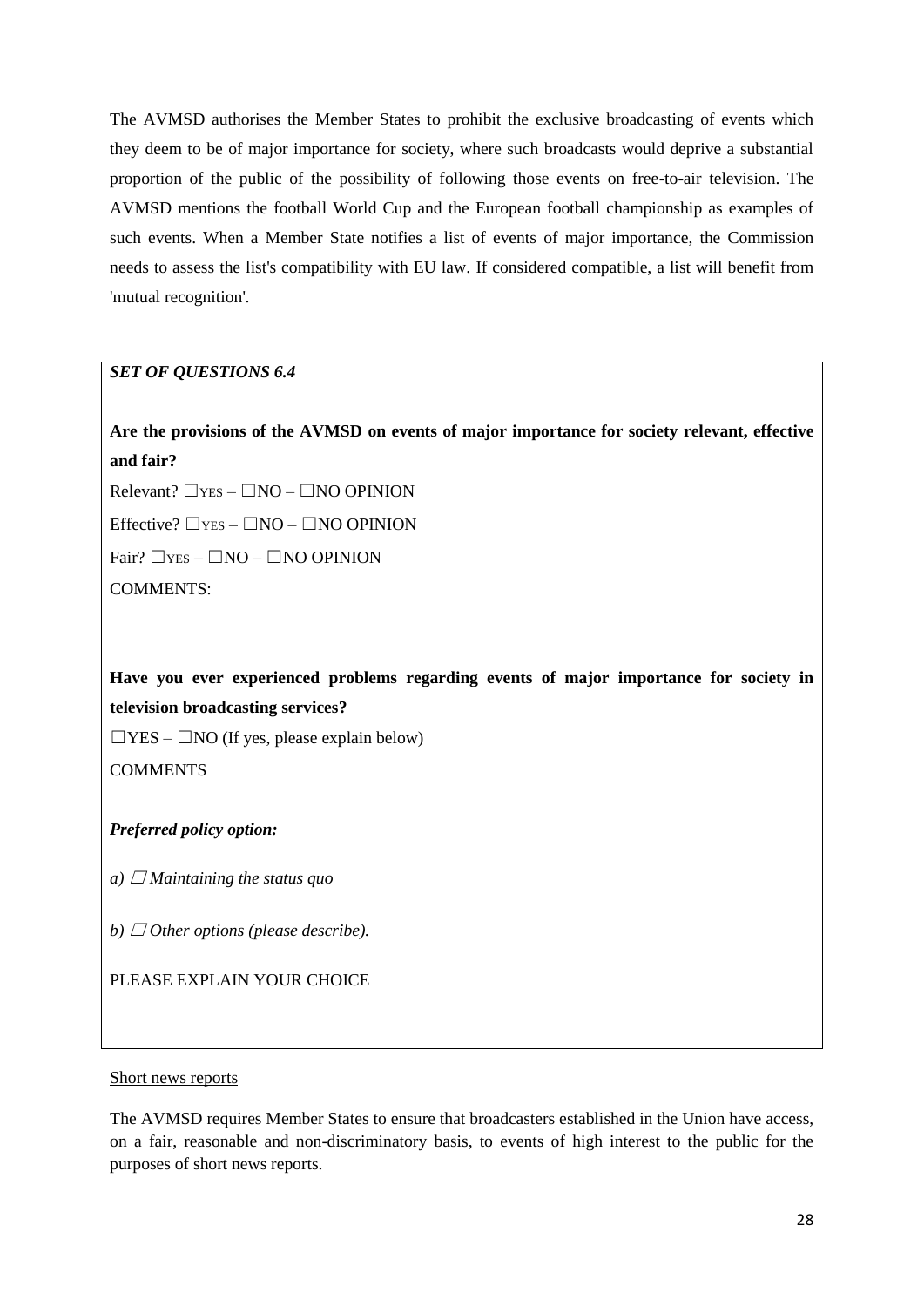# *SET OF QUESTIONS 6.5*

**Are the provisions of the AVMSD on short news reports relevant, effective and fair?** Relevant?  $\Box$ YES –  $\Box$ NO –  $\Box$ NO OPINION Effective?  $\Box$ YES –  $\Box$ NO –  $\Box$ NO OPINION Fair? ☐YES – ☐NO – ☐NO OPINION COMMENTS:

**Have you ever experienced problems regarding short news reports in television broadcasting services?**

 $\Box$ YES –  $\Box$ NO (If yes, please explain below) **COMMENTS** 

# *Preferred policy option:*

*a*)  $\Box$  *Maintaining the status quo* 

*b*)  $\Box$  *Other options (please describe).* 

PLEASE EXPLAIN YOUR CHOICE

### Right of reply

The AVMSD lays down that any natural or legal person, regardless of nationality, whose legitimate interests, in particular reputation and good name, have been damaged by an assertion of incorrect facts in a television programme must have a right of reply or equivalent remedies.

# *SET OF QUESTIONS 6.6*

**Are the provisions of the AVMSD on the right of reply relevant, effective and fair?** Relevant?  $\Box$ YES –  $\Box$ NO –  $\Box$ NO OPINION Effective?  $\Box$ YES –  $\Box$ NO –  $\Box$ NO OPINION Fair?  $\Box$ YES –  $\Box$ NO –  $\Box$ NO OPINION COMMENTS: